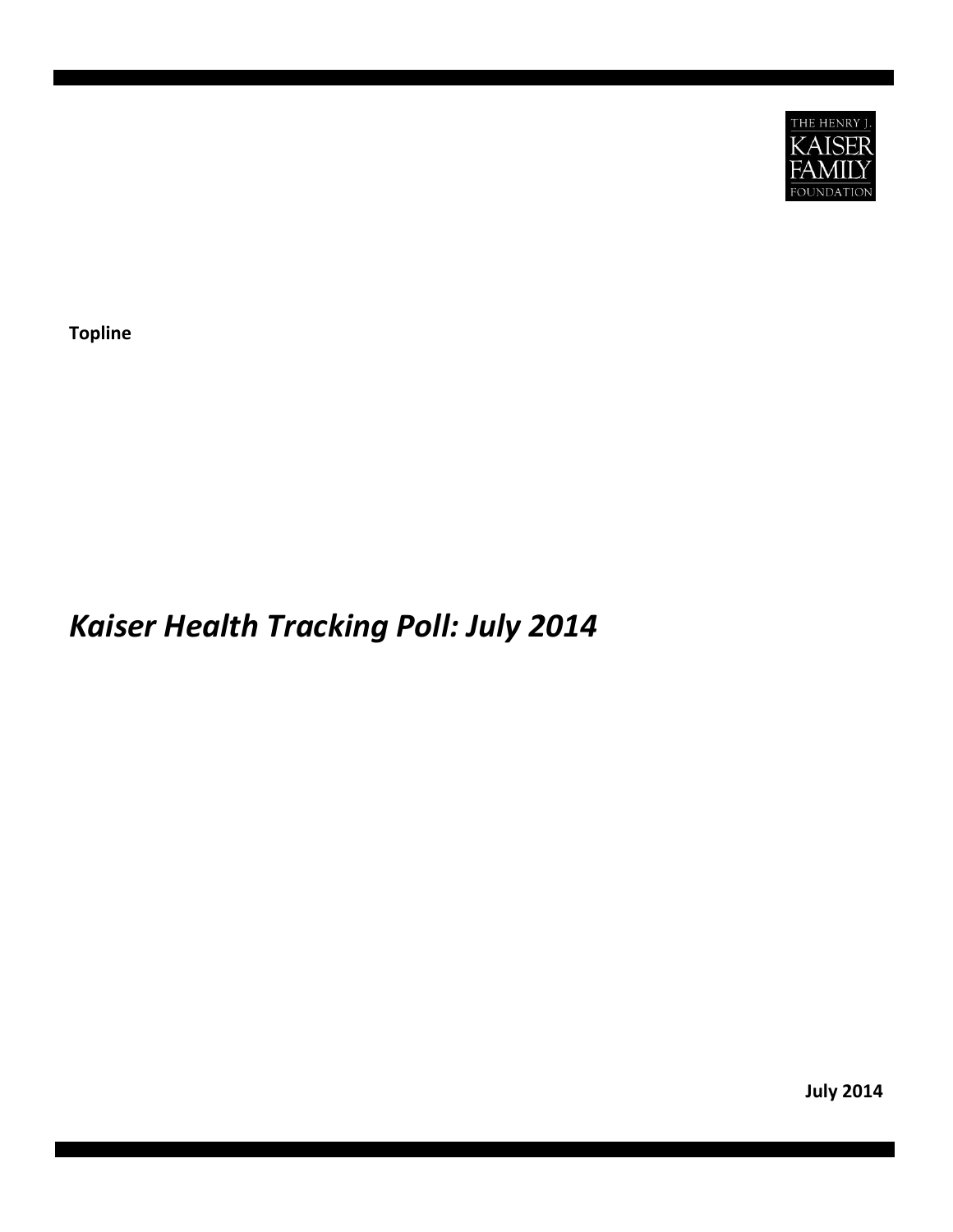## **METHODOLOGY**

This *Kaiser Health Tracking Poll* was designed and analyzed by public opinion researchers at the Kaiser Family Foundation (KFF). The survey was conducted July 15-21, 2014, among a nationally representative random digit dial telephone sample of 1,507 adults ages 18 and older, living in the United States, including Alaska and Hawaii (note: persons without a telephone could not be included in the random selection process). Computer-assisted telephone interviews conducted by landline (753) and cell phone (754, including 419 who had no landline telephone) were carried out in English and Spanish by Princeton Data Source under the direction of Princeton Survey Research Associates International (PSRAI). Both the random digit dial landline and cell phone samples were provided by Survey Sampling International, LLC. For the landline sample, respondents were selected by asking for the youngest adult male or female currently at home based on a random rotation. If no one of that gender was available, interviewers asked to speak with the youngest adult of the opposite gender. For the cell phone sample, interviews were conducted with the person who answered the phone. KFF paid for all costs associated with the survey.

The combined landline and cell phone sample was weighted to balance the sample demographics to match estimates for the national population using data from the Census Bureau's 2012 American Community Survey (ACS) on sex, age, education, race, Hispanic origin, nativity (for Hispanics only), and region along with data from the 2010 Census on population density. The sample was also weighted to match current patterns of telephone use using data from the July-December 2013 National Health Interview Survey. The weight takes into account the fact that respondents with both a landline and cell phone have a higher probability of selection in the combined sample and also adjusts for the household size for the landline sample. All statistical tests of significance account for the effect of weighting.

The margin of sampling error including the design effect for the full sample is plus or minus 3 percentage points. Numbers of respondents and margin of sampling error for key subgroups are shown in the table below. For results based on other subgroups, the margin of sampling error may be higher. Sample sizes and margin of sampling errors for other subgroups are available by request. Note that sampling error is only one of many potential sources of error in this or any other public opinion poll.

| Group                          | N (unweighted) | M.O.S.E.               |
|--------------------------------|----------------|------------------------|
| Total                          | 1,507          | ±3 percentage points   |
| Registered Voters(RV)          | 1,241          | $±3$ percentage points |
| <b>Party Identification</b>    |                |                        |
| <b>Democrats</b>               | 483            | ±5 percentage points   |
| Republicans                    | 381            | ±6 percentage points   |
| Independents                   | 498            | ±5 percentage points   |
| <b>Opinion of ACA</b>          |                |                        |
| Favorable Opinion of the ACA   | 555            | ±5 percentage points   |
| Unfavorable Opinion of the ACA | 804            | $±4$ percentage points |
| Gender                         |                |                        |
| Men                            | 745            | $±4$ percentage points |
| Women                          | 762            | $±4$ percentage points |

Trend Information:

01/11: Kaiser Family Foundation/Harvard School of Public Health *The Public's Health Care Agenda for the 112th Congress* (January 4-14, 2011)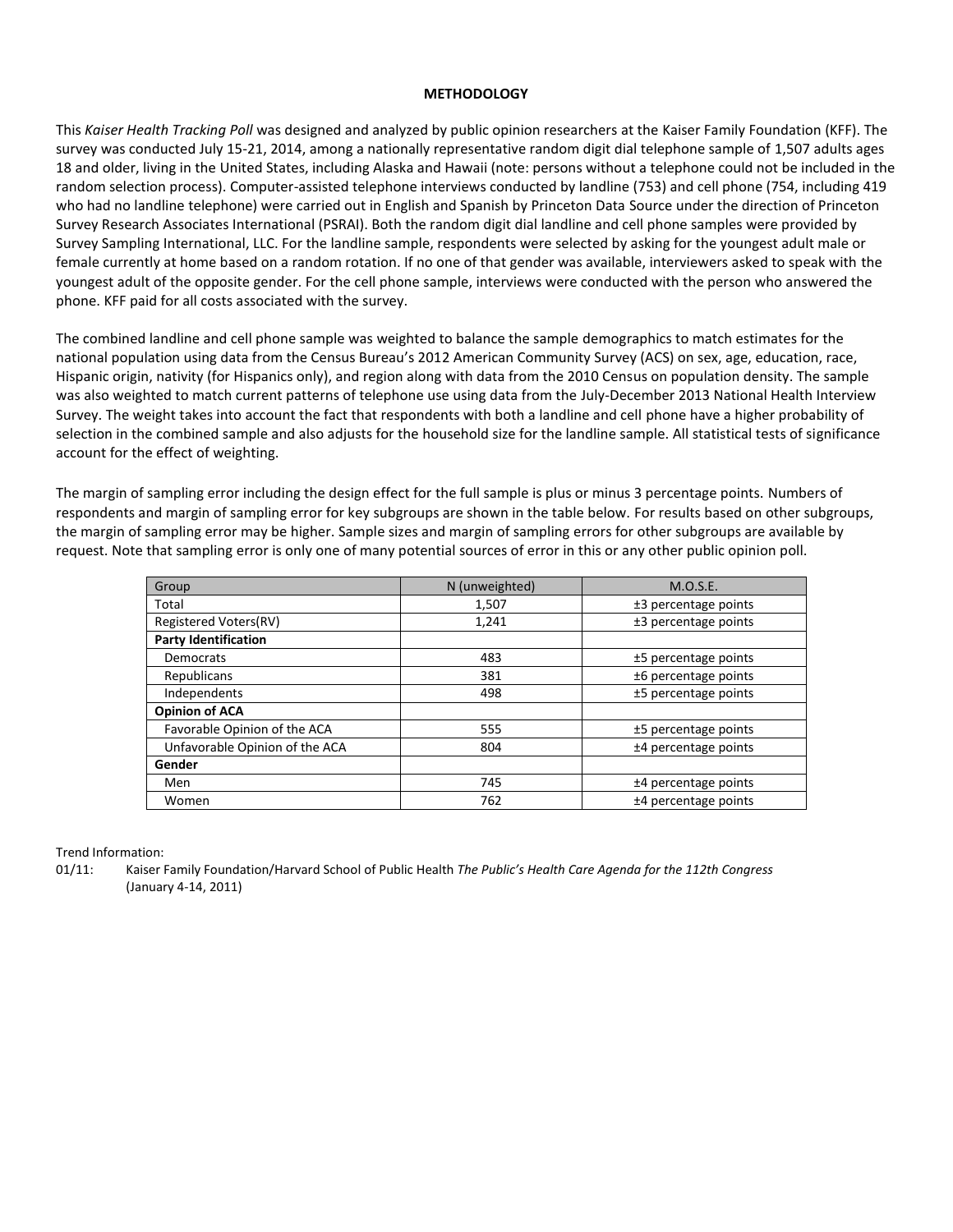1. As I read you some different issues, please tell me if you think the president and Congress are paying (too much attention), (too little attention), or about the right amount of attention to each. First (INSERT AND RANDOMIZE). READ FOR FIRST ITEM, THEN REPEAT AS NECESSARY: Are the president and Congress paying (too much attention), (too little attention), or about the right amount of attention to this issue? (ROTATE OPTIONS IN PARENTHESES ACROSS INTERVIEWS, BUT NOT WITHIN SAME INTERVIEW)

#### *Ask items d,j of all Ask items a,b,c,e of half-sample A Ask items f,g,h,i,k of half-sample B*

|    |                                                             | Too much       | Too little | About the right | Don't know/    |
|----|-------------------------------------------------------------|----------------|------------|-----------------|----------------|
|    |                                                             | attention      | attention  | amount          | Refused        |
|    | a. The economy and jobs                                     |                |            |                 |                |
|    | 07/14                                                       | 5              | 70         | 21              | 4              |
|    | 10/11                                                       | 6              | 71         | 21              | 3              |
|    | 06/11                                                       | 7              | 76         | 15              | $\overline{2}$ |
|    | b. The federal budget deficit                               |                |            |                 |                |
|    | 07/14                                                       | 9              | 68         | 14              | 9              |
|    | 10/11                                                       | 13             | 62         | 21              | 5              |
|    | 06/11                                                       | 15             | 62         | 19              | 3              |
| c. | The situation in Iraq                                       |                |            |                 |                |
|    | 07/14                                                       | 26             | 43         | 25              | 6              |
|    | d. Health care                                              |                |            |                 |                |
|    | 07/14                                                       | 29             | 40         | 27              | 4              |
|    | $10/11^{1}$                                                 | 21             | 50         | 23              | 6              |
|    | 06/11                                                       | 28             | 48         | 21              | 3              |
| e. | <b>Taxes</b>                                                |                |            |                 |                |
|    | 07/14                                                       | 20             | 49         | 23              | 8              |
|    | 10/11                                                       | 24             | 44         | 27              | 5              |
|    | 06/11                                                       | 21             | 47         | 27              | 4              |
| f. | Climate change                                              |                |            |                 |                |
|    | 07/14                                                       | 22             | 48         | 25              | 6              |
| g. | Immigration                                                 |                |            |                 |                |
|    | 07/14                                                       | 16             | 61         | 20              | 4              |
| h. | Education                                                   |                |            |                 |                |
|    | 07/14                                                       | 8              | 66         | 22              | 4              |
|    | 10/11                                                       | $\overline{7}$ | 63         | 27              | 3              |
|    | 06/11                                                       | 10             | 67         | 21              | $\overline{2}$ |
| i. | <b>Social Security</b>                                      |                |            |                 |                |
|    | 07/14                                                       | 5              | 65         | 27              | 3              |
|    | 10/11                                                       | $\overline{7}$ | 65         | 24              | $\overline{4}$ |
| j. | Women's health issues, including<br>access to birth control |                |            |                 |                |
|    | 07/14                                                       | 28             | 34         | 31              | $\overline{7}$ |
|    | k. Health care for veterans                                 |                |            |                 |                |
|    | 07/14                                                       | 4              | 71         | 21              | 4              |
|    |                                                             |                |            |                 |                |

 $\frac{1}{1}$ Trend wording for item d was "Health care reform".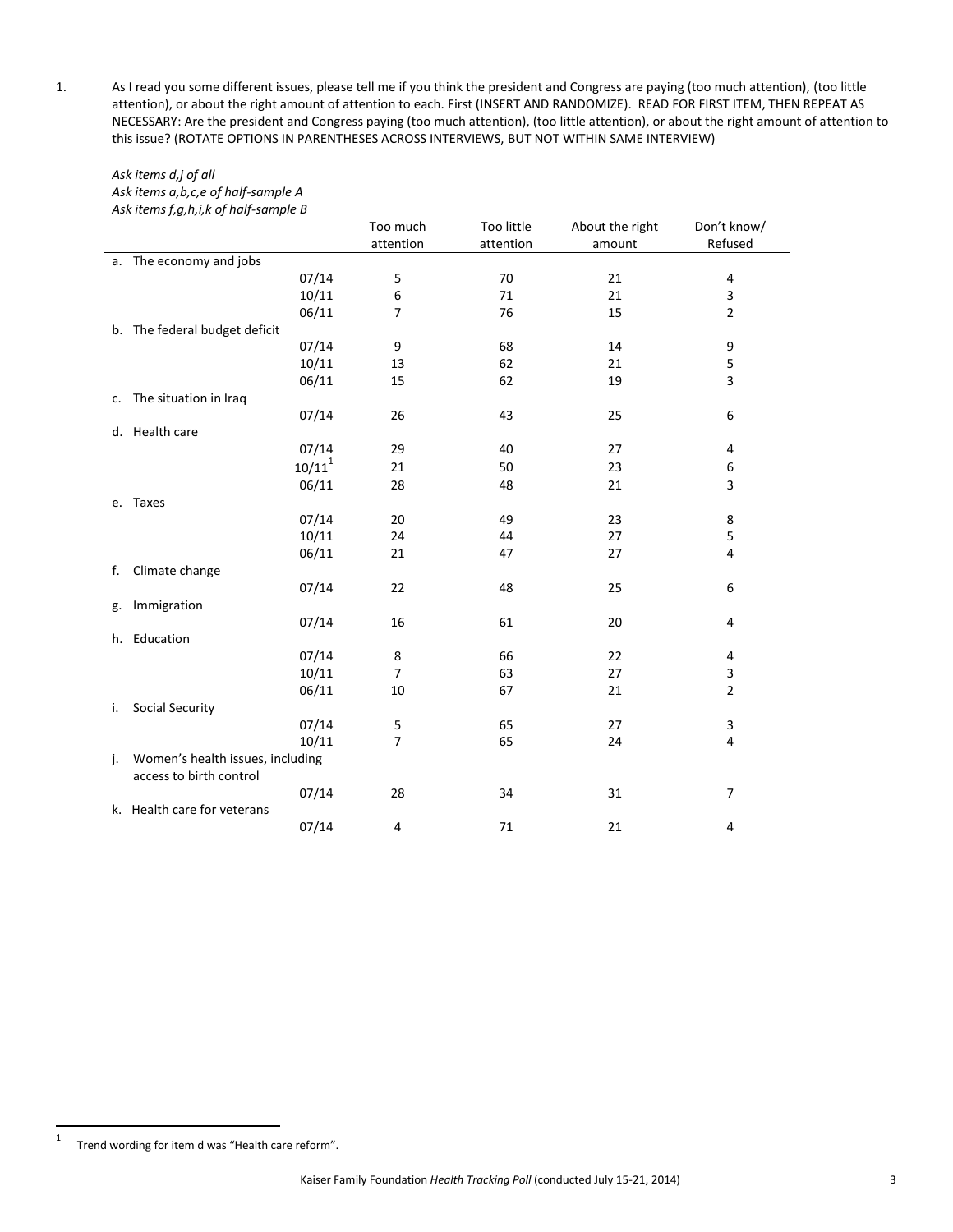2. Thinking about the campaigns for the US House and Senate this fall, what two issues would you most like to hear your Congressional candidates talk about? (IF RESPONDENT GIVES ONE ISSUE, PROBE FOR SECOND: Is there another issue you'd like to hear about?) (OPEN-ENDED. RECORD VERBATIM RESPONSE IN ORDER OF MENTION. ACCEPT UP TO TWO RESPONSES)<sup>2</sup>

|                                                                         | 07/14          | 07/14          | 05/14          | 05/14          |
|-------------------------------------------------------------------------|----------------|----------------|----------------|----------------|
|                                                                         | Total          | <b>RVs</b>     | Total          | <b>RVs</b>     |
| Economy/Jobs NET                                                        | 26             | 27             | 31             | 34             |
| Jobs/Unemployment                                                       | 14             | 14             | 14             | 15             |
| The economy (general)                                                   | 10             | 11             | 14             | 16             |
| Minimum wage/Wages                                                      | 2              | $\overline{2}$ | 4              | 5              |
| Economy/Jobs - other                                                    | 1              | 1              | 1              | 1              |
| Equal pay for women                                                     | $\ast$         | $\ast$         | $\ast$         |                |
| Financial reform/regulation                                             | $\ast$         | $\ast$         | 1              | 1              |
| Immigration/Border security                                             | 24             | 24             | 9              | 7              |
| Health care NET                                                         | 23             | 23             | 22             | 25             |
| Health care/Health (general)                                            | 17             | 18             | 14             | 15             |
| Obamacare/Affordable Care Act/Health care reform                        | 5              | 5              | 7              | 9              |
| Medicare/Seniors' health issues                                         | 1              | 1              | 1              | 1              |
| Medicaid/Medicaid expansion                                             | $\ast$         | $\ast$         | $\ast$         | $\ast$         |
| Education (NET)                                                         | 13             | 13             | 8              | 8              |
| Education (general)                                                     | 10             | 11             | 5              | 5              |
| Cost of education/student loans                                         | $\overline{2}$ | $\overline{2}$ | 1              | 1              |
| Education - other                                                       | $\mathbf{1}$   | $\mathbf{1}$   | $\overline{2}$ | $\overline{2}$ |
| Debt/Budget deficit/government spending                                 | 6              | 7              | 6              | 8              |
| Taxes/Tax reform                                                        | 6              | 7              | 4              | 5              |
|                                                                         |                |                |                |                |
| Defense/War NET                                                         | 6              | 6              | 5              | 5              |
| Afghanistan/Ending the wars/Bringing our troops home/World peace        | 3              | 3              | 2              | $\overline{2}$ |
| Military/National security/defense/Terrorism                            | 3              | 3              | 3              | 4              |
| Dissatisfaction with government/Congress/Republicans/Democrats/politics | 5              | 6              | 5              | 6              |
| <b>Energy and Environment NET</b>                                       | 4              | 4              | 7              | 8              |
| The environment (general)                                               | 2              | 2              | 3              | 3              |
| Global warming/Climate change                                           | 1              | 1              | 1              | 1              |
| Energy policy/Alternative energy sources                                | 1<br>$\ast$    | 1              | 2              | $\overline{2}$ |
| Energy prices                                                           |                | $\mathbf{1}$   | 1<br>$\ast$    | 1<br>$\ast$    |
| The Keystone pipeline                                                   |                | --             |                |                |
| Fracking                                                                |                | --             | $\ast$         | $\ast$         |
| Social security                                                         | 4              | 4              | 1              | $\overline{2}$ |
| Veterans' health care and benefits                                      | 4              | 4              | 1              | 1              |
| Foreign policy/relations/aid                                            | 4              | 4              | 3              | 3              |
| Women's health care                                                     | 3              | 3              | --             | --             |
| Social issues - unspecified or other                                    | 3              | 3              | 3              | 2              |
| Gun policy/Gun control/Second amendment rights                          | 2              | 3              | 2              | 2              |
| Poverty/Income inequality                                               | $\overline{2}$ | 1              | 1              | 1              |
| Dissatisfaction with President Obama                                    | 1              | 1              | 1              | 1              |
| Infrastructure/Transportation                                           | 1              | $\mathbf{1}$   | $\mathbf{1}$   | $\mathbf{1}$   |
| Local or state issue/States' rights                                     | 1              | 1              | $\mathbf{1}$   | 1              |
| Legalization of marijuana/Medical marijuana use                         | 1              | $\overline{2}$ | 2              | 2              |
| Welfare/Social services/food stamps                                     | 1              | $\ast$         | 1              | 1              |
| Gay rights/Gay marriage                                                 | 1              | 1              | 2              | $\overline{2}$ |
| Constitution/First amendment rights/Our rights                          | 1              | $-$            | 1              | 1              |
| Crime/Violence/Drugs                                                    | 1              | 1              | 2              | $\overline{2}$ |
| Senior citizens                                                         | 1              | $\ast$         | 1              | 1              |
| Abortion                                                                | 1              | 1              | 1              | 2              |
| NSA/privacy issues                                                      | $\ast$         | --             | 1              | 1              |
| Housing                                                                 |                | $-$            | 1              | 1              |
| Other issue                                                             | 6              | 8              | 7              | 6              |
| Don't know/Refused                                                      | 15             | 22             | 25             | 20             |

*Percentages will add to more than 100 due to multiple responses.*

 $\overline{2}$ This question was moved after Q1 starting on the second night of interviewing (July 16, 2014).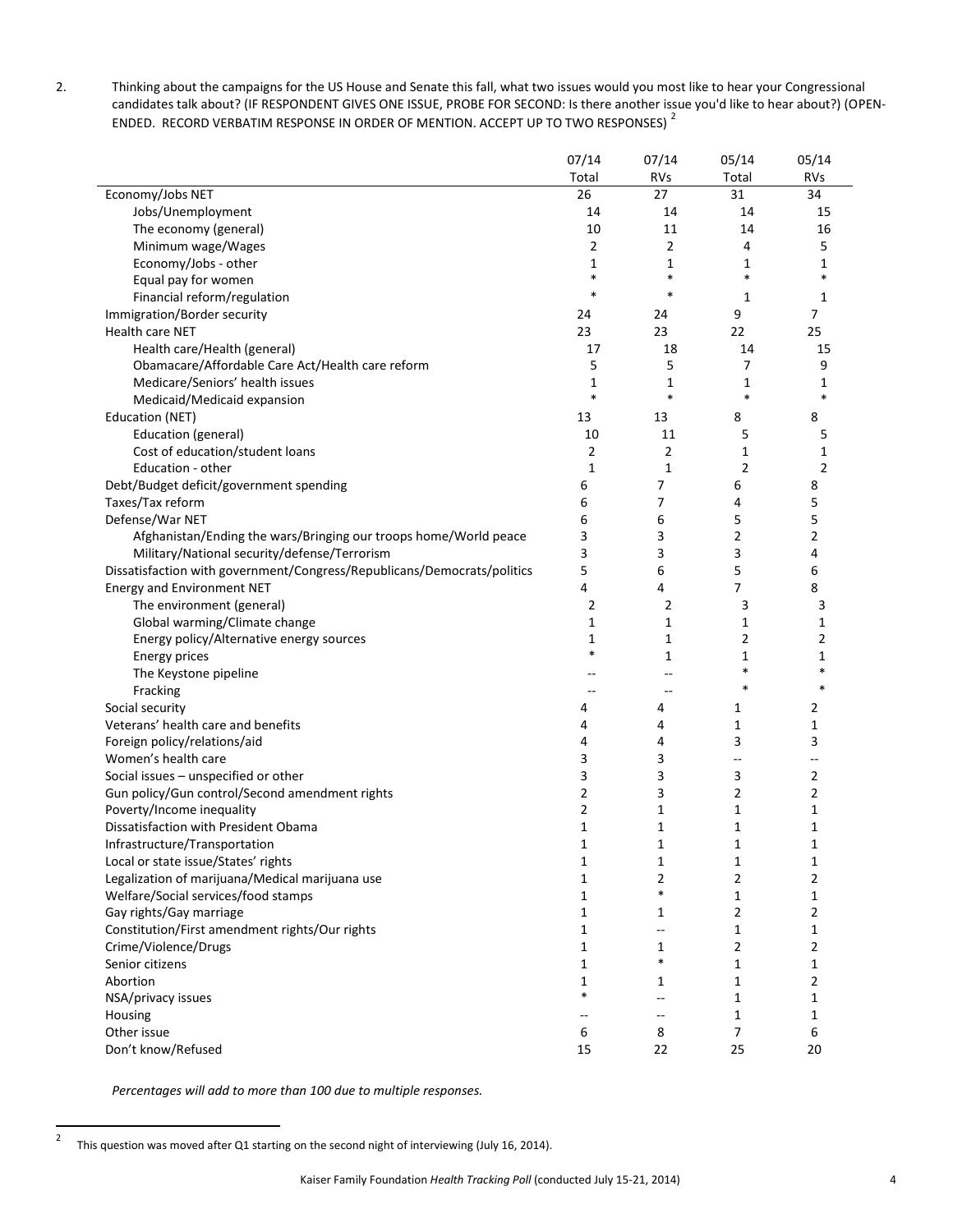3. As you may know, a health reform bill was signed into law in 2010. Given what you know about the health reform law, do you have a generally (favorable) or generally (unfavorable) opinion of it? [GET ANSWER THEN ASK: Is that a very (favorable/unfavorable) or somewhat (favorable/unfavorable) opinion?] [INTERVIEWER NOTE: If respondent asks if the health reform law refers to the Affordable Care Act or Obamacare, please answer "yes"] (ROTATE OPTIONS IN PARENTHESES)

|                | Very      | Somewhat  | Somewhat    | Very        | Don't know/ |
|----------------|-----------|-----------|-------------|-------------|-------------|
|                | favorable | favorable | unfavorable | unfavorable | Refused     |
| 07/14          | 15        | 22        | 18          | 35          | 11          |
| 06/14          | 19        | 20        | 15          | 30          | 16          |
| 05/14          | 19        | 19        | 12          | 33          | 17          |
| 04/14          | 19        | 19        | 16          | 30          | 16          |
| 03/14          | 18        | 20        | 14          | 32          | 15          |
| 02/14          | 16        | 19        | 14          | 33          | 18          |
| 01/14          | 17        | 17        | 15          | 35          | 16          |
| 12/13          | 17        | 17        | 12          | 36          | 18          |
| 11/13          | 15        | 18        | 13          | 36          | 18          |
| 10/13          | 21        | 17        | 13          | 31          | 18          |
| 09/13          | 20        | 19        | 13          | 30          | 17          |
| 08/13          | 17        | 20        | 14          | 28          | 20          |
| 06/13          | 15        | 20        | 13          | 30          | 23          |
| 04/13          | 16        | 19        | 12          | 28          | 24          |
| 03/13          | 17        | 20        | 13          | 27          | 23          |
| 02/13          | 18        | 18        | 13          | 29          | 23          |
| 11/12          | 19        | 24        | 12          | 27          | 19          |
| 10/12          | 20        | 18        | 14          | 29          | 19          |
| 09/12          | 25        | 20        | 12          | 28          | 14          |
| 08/12          | 21        | 17        | 13          | 30          | 19          |
| 07/12          | $20\,$    | 18        | 13          | 31          | 17          |
| 06/12          | 25        | 16        | $11\,$      | 30          | 18          |
| 05/12          | 17        | 20        | 12          | 32          | 19          |
| 04/12          | $20\,$    | 22        | 9           | 34          | 15          |
| 03/12          | 18        | 23        | $11\,$      | 29          | 19          |
| 02/12          | 17        | 25        | 16          | 27          | 15          |
| 01/12          | 18        | 19        | 14          | 30          | 19          |
| $12/11^3$      | 19        | 22        | 15          | 28          | 17          |
| 11/11          | 17        | 20        | 15          | 29          | 19          |
| 10/11          | 12        | 22        | $20\,$      | 31          | 15          |
| 09/11          | 18        | 23        | 14          | 29          | 16          |
| 08/11          | 16        | 23        | 17          | 27          | 17          |
| 07/11          | $20\,$    | 22        | 12          | 31          | 15          |
| 06/11          | 15        | 27        | 16          | 30          | 12          |
| 05/11          | 19        | 23        | 15          | 29          | 14          |
| 04/11          | 20        | 21        | 14          | 27          | 18          |
| 03/11          | 21        | 21        | 15          | 31          | 13          |
| 02/11          | 16        | 27        | 19          | 29          | $\bf 8$     |
|                | 19        | 22        | 16          | 34          | 9           |
| 01/11<br>12/10 | 22        | 20        | 14          | 27          | 18          |
| 11/10          | 19        | 23        | 12          | 28          | 18          |
| 10/10          | 18        | 24        |             | 29          |             |
| 09/10          |           |           | 15          |             | 15          |
| 08/10          | 19        | 30        | 15          | 25          | $11\,$      |
|                | 19        | 24        | 13          | 32          | 12          |
| 07/10          | 21        | 29        | $10\,$      | 25          | 14          |
| 06/10          | $20\,$    | 28        | 16          | 25          | $10\,$      |
| 05/10          | 14        | 27        | 12          | 32          | 14          |
| $04/10^4$      | 23        | 23        | $10\,$      | 30          | 14          |

 $\overline{\mathbf{3}}$ <sup>3</sup> May 2010 through December 2011 trend wording was "As you may know, a health reform bill was signed into law early last year…"

<sup>4</sup> April 2010 trend wording was "[President Obama did sign a health reform bill into law last month…] Given what you know about the new health reform law, do you have a generally (favorable) or generally (unfavorable) opinion of it? (Is that a very favorable/unfavorable or somewhat favorable/unfavorable opinion?)"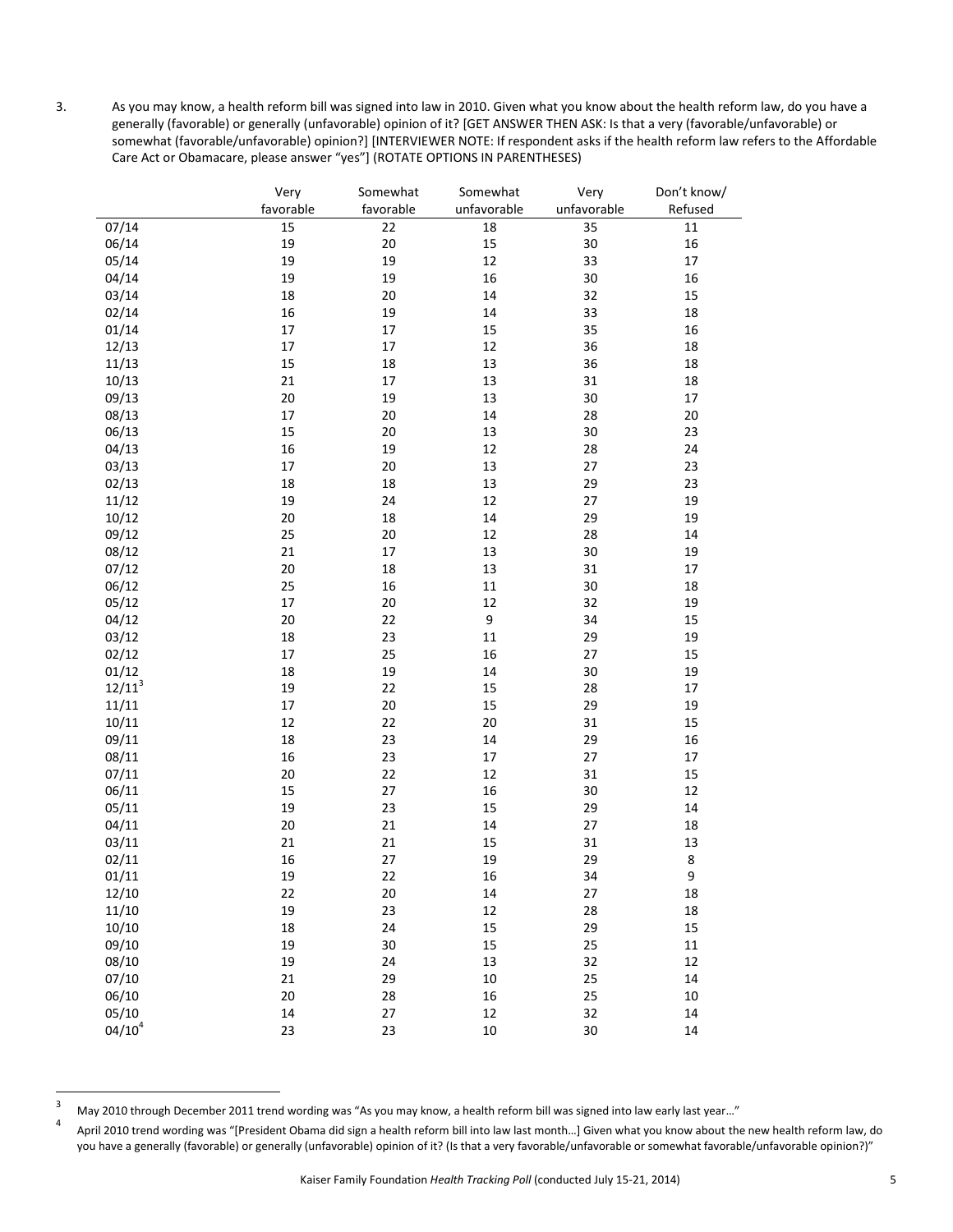4. Which would you rather see your representative in Congress do when it comes to the health care law? (READ AND ROTATE)

|                                                                       | 07/14 | 05/14 | 04/14 |
|-----------------------------------------------------------------------|-------|-------|-------|
| They should work to improve the law                                   | 60    | 59    | 58    |
| They should work to repeal the law and replace it with something else | 35    | 34    | 35    |
| Neither of these/they should do something else (VOL.)                 |       |       |       |
| Don't know/Refused                                                    |       |       |       |

5. So far, would you say the health care law has directly (helped) you and your family, directly (hurt) you and your family, or has it not had a direct impact? (ROTATE ITEMS IN PARENTHESES)

|                             | 07/14 | 05/14  |
|-----------------------------|-------|--------|
| Helped                      | 15    | 14     |
| Hurt                        | 28    | 24     |
| No direct impact            | 56    | 60     |
| Both helped and hurt (VOL.) | *     | $\ast$ |
| Don't know/ Refused (VOL.)  |       |        |

6. What would you say is the MAIN way the health care law has helped you and your family? Has it… (READ LIST, RANDOMIZE 1-3, KEEP 4 ALWAYS LAST)

*Based on those who say the health care law has helped or both helped and hurt them and their family*

|                                                               | 07/14     | 05/14     |
|---------------------------------------------------------------|-----------|-----------|
| Allowed someone in your family to get or keep health coverage | 46        | 36        |
| Lowered your health care or health insurance costs            | 12        | 19        |
| Made it easier for you to get the health care you need        | 25        | 26        |
| OR has it helped in some other way?                           | 6         | 14        |
| Don't know/ Refused (VOL.)                                    | 10        | 5         |
|                                                               | $(n=220)$ | $(n=203)$ |

7. What would you say is the MAIN way the health care law has hurt you and your family? Has it… (READ LIST, RANDOMIZE 1-3, KEEP 4 ALWAYS LAST)

*Based on those who say the health care law has hurt or both helped and hurt them and their family*

|                                                                | 07/14     | 05/14     |
|----------------------------------------------------------------|-----------|-----------|
| Caused someone in your family to lose their insurance          | 10        | 8         |
| Increased your health care or health insurance costs           | 59        | 60        |
| Made it more difficult for you to get the health care you need | 18        | 12        |
| OR has it hurt in some other way?                              | 10        | 18        |
| Don't know/ Refused (VOL.)                                     | 3         |           |
|                                                                | $(n=422)$ | $(n=385)$ |

Summary of Q5, Q6, and Q7 based on total

|                                                                | 07/14 | 05/14 |
|----------------------------------------------------------------|-------|-------|
| Helped/Both helped and hurt                                    | 15    | 15    |
| Allowed someone in your family to get or keep health coverage  |       | 5     |
| Lowered your health care costs                                 |       |       |
| Made it easier for you to get the health care you need         |       | 4     |
| Helped in some other way                                       |       |       |
| Don't know/ Refused (VOL.)                                     | 2     |       |
| Hurt/Both helped and hurt                                      | 28    | 24    |
| Caused someone in your family to lose their insurance          | 3     |       |
| Increased your health care costs                               | 17    | 14    |
| Made it more difficult for you to get the health care you need |       |       |
| Hurt in some other way                                         |       |       |
| Don't know/ Refused (VOL.)                                     |       |       |
| No direct impact                                               | 56    | 60    |
| Don't know/ Refused (VOL.)                                     |       |       |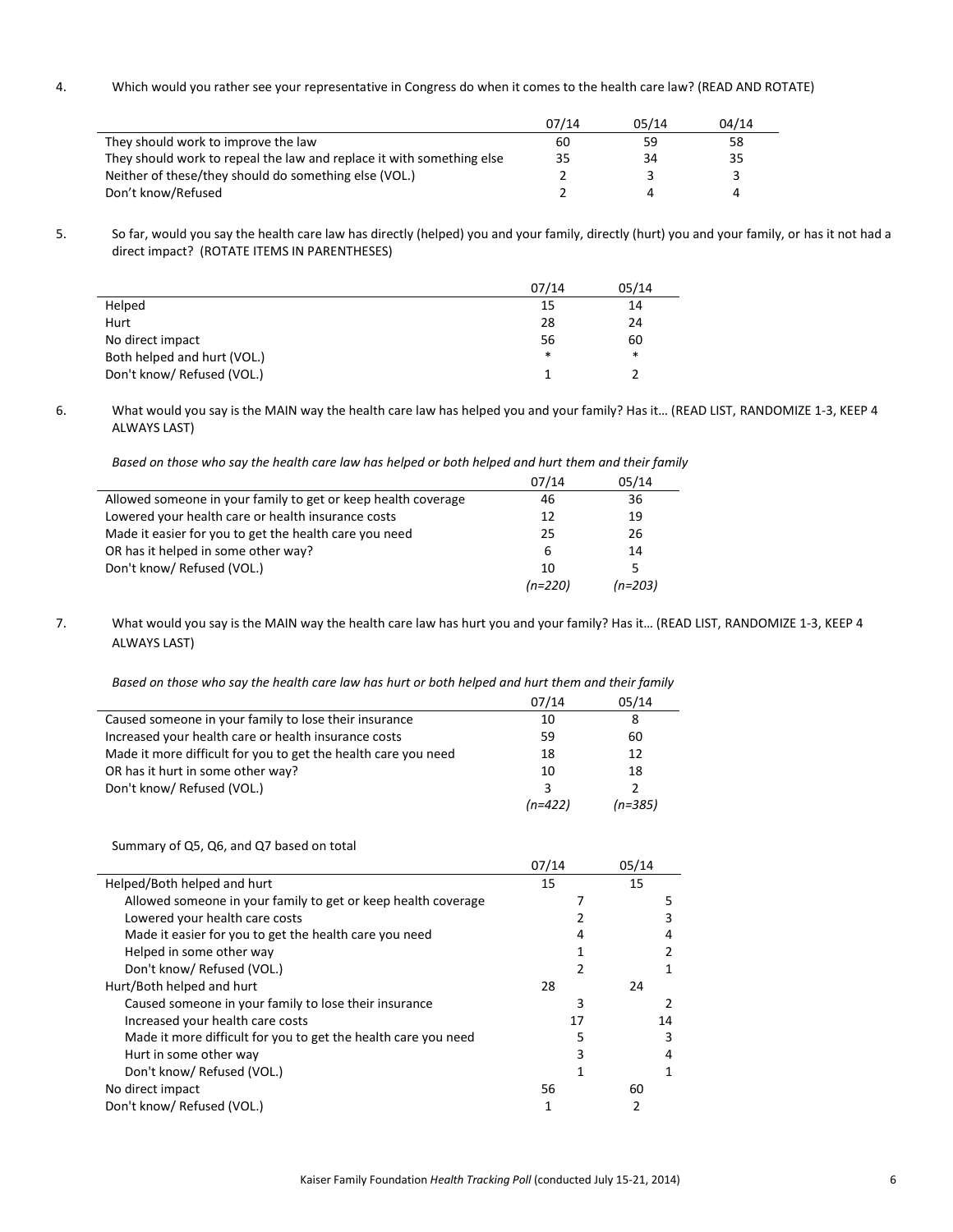8. During the past 30 days, have you had any conversations with friends or family about the health care law, or not?

|                                                       | 07/14 | 03/14 | 01/12 |
|-------------------------------------------------------|-------|-------|-------|
| Yes, have had conversations with friends or family    | 47    | 55    | 31    |
| No, have not had conversations with friends or family | 53    | 45    | 69    |
| Don't know/Refused                                    | ж     |       | *     |

9. In these conversations about the health care law, have you heard mostly (good) things about the law, mostly (bad) things, or a mix of the two? (ROTATE ITEMS IN PARENTHESES)

*Based on those who have had conversations with friends or family about health care law*

|                                                       | 07/14     | 03/14     | 01/12     |
|-------------------------------------------------------|-----------|-----------|-----------|
| Mostly good things                                    | 12        | 10        | 17        |
| Mostly bad things                                     | 57        | 51        | 46        |
| Mix of the two                                        | 31        | 38        | 36        |
| Don't know/Refused                                    | *         | 1         | 1         |
|                                                       | $(n=720)$ | $(n=881)$ | $(n=416)$ |
| Summary of Q8 and Q9 based on total                   |           |           |           |
|                                                       | 07/14     | 03/14     | 01/12     |
| Yes, have had conversations with friends or family    | 47        | 55        | 31        |
| Heard mostly good things                              | 6         | 5         | 5         |
| Heard mostly bad things                               | 27        | 28        | 14        |
| Heard mix of the two                                  | 14        | 21        | 11        |
| Don't know/Refused                                    | $\ast$    | 1         | *         |
| No, have not had conversations with friends or family | 53        | 45        | 69        |
| Don't know/Refused                                    | *         | $\ast$    | $\ast$    |

10. As far as you know, did people who got new health insurance under the health care law (have a choice between private health plans) or did they (enroll in a single government health plan)? (ROTATE ITEMS IN PARENTHESES)

|                                           | 07/14 |
|-------------------------------------------|-------|
| Had a choice between private health plans | 37    |
| Enrolled in a single government plan      | 26    |
| Don't know/Refused                        | 38    |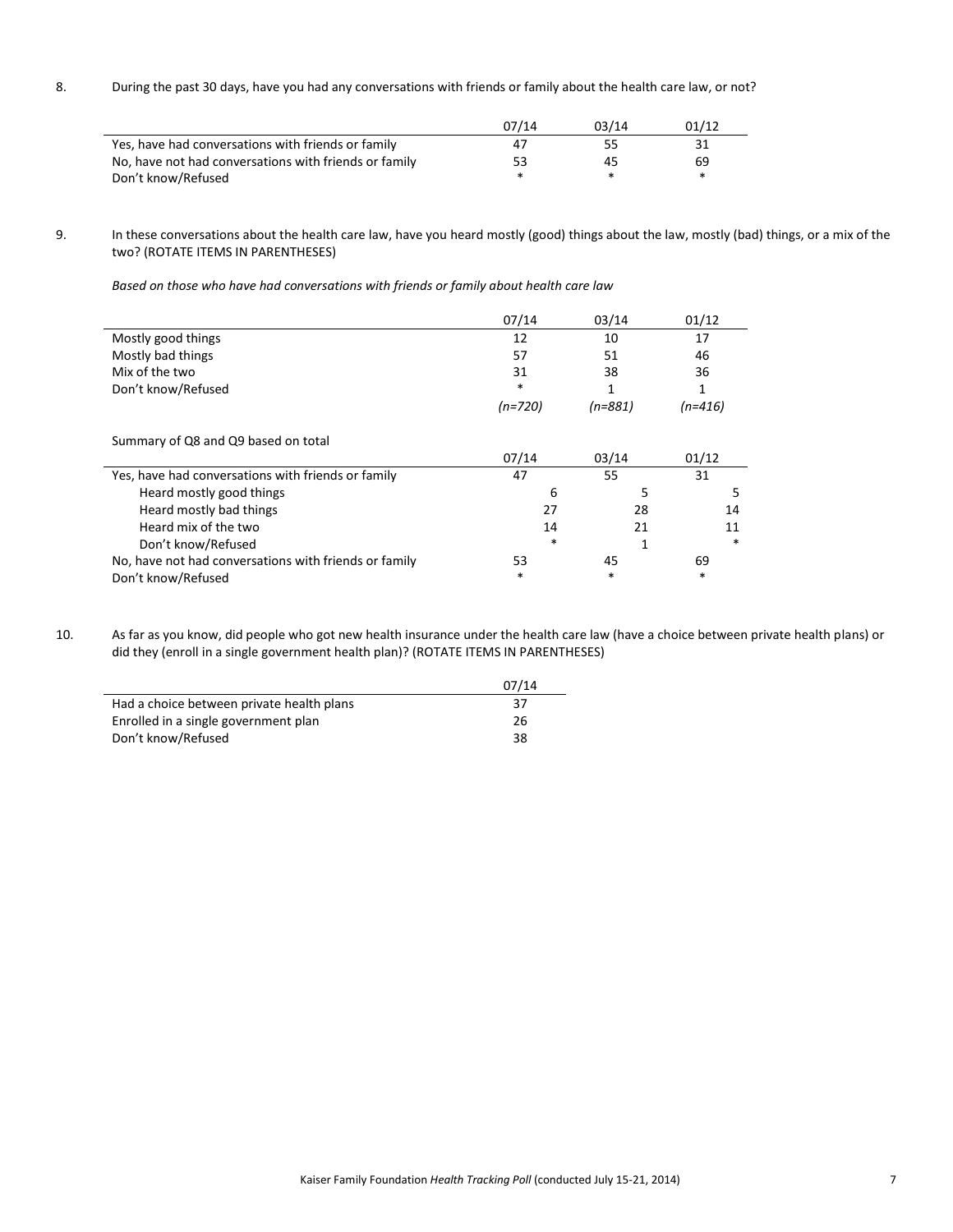11. Next, please tell me how closely you have followed these stories that have been in the news recently. (First/Next,) (INSERT--READ AND RANDOMIZE). READ FOR FIRST ITEM THEN AS NECESSARY: Did you follow this story very closely, fairly closely, not too closely, or not at all closely?

|    |                                                                                                                                                                    | Very    | Fairly  | Not too | Not at all | Don't know/  |
|----|--------------------------------------------------------------------------------------------------------------------------------------------------------------------|---------|---------|---------|------------|--------------|
|    |                                                                                                                                                                    | closely | closely | closely | closely    | Refused      |
|    | a. Reports about the ACA's impact on the number of uninsured<br>Americans                                                                                          |         |         |         |            |              |
|    | 07/14                                                                                                                                                              | 14      | 25      | 23      | 37         | $\mathbf{1}$ |
|    | b. Debates in the state of Virginia about whether to expand<br>Medicaid                                                                                            |         |         |         |            |              |
|    | 07/14                                                                                                                                                              | 7       | 9       | 20      | 62         | 1            |
| c. | The Supreme Court's decision in a case about whether for-profit<br>companies should be required to cover birth control for women<br>in their workers' health plans |         |         |         |            |              |
|    | 07/14                                                                                                                                                              | 29      | 30      | 17      | 23         | $\mathbf{1}$ |
|    | d. The Supreme Court's decision in a case about whether police<br>officers need a warrant to search cell phones                                                    |         |         |         |            |              |
|    | 07/14                                                                                                                                                              | 20      | 25      | 23      | 32         | 1            |
|    | e. The Supreme Court's decision in a case about whether states can<br>make laws creating buffer zones around abortion clinics                                      |         |         |         |            |              |
|    | 07/14                                                                                                                                                              | 13      | 22      | 21      | 42         | 1            |
| f. | Ongoing coverage of problems related to Veterans Affairs, or V.A.<br>medical facilities                                                                            |         |         |         |            |              |
|    | 07/14                                                                                                                                                              | 32      | 32      | 17      | 19         | 1            |
| g. | The release of 2015 health insurance premium rates by insurers<br>in some states                                                                                   |         |         |         |            |              |
|    | 07/14                                                                                                                                                              | 10      | 20      | 24      | 45         | 1            |
|    | 06/14                                                                                                                                                              | 8       | 19      | 25      | 46         | 1            |
| h. | Military and political conflict between Israel and Hamas                                                                                                           |         |         |         |            |              |
|    | 07/14                                                                                                                                                              | 33      | 33      | 17      | 16         | 1            |
| i. | The legalization of medical marijuana in New York                                                                                                                  |         |         |         |            |              |
|    | 07/14                                                                                                                                                              | 16      | 24      | 22      | 36         | 1            |
| j. | The debate over how to deal with large numbers of<br>unaccompanied minors arriving in the U.S. from Central America                                                |         |         |         |            |              |
|    | 07/14                                                                                                                                                              | 37      | 33      | 12      | 18         | 1            |
|    | k. Announcement that the child who was thought to have been                                                                                                        |         |         |         |            |              |
|    | cured of HIV is now showing signs of infection with the virus                                                                                                      |         |         |         |            |              |
|    | 07/14                                                                                                                                                              | 5       | 16      | 22      | 57         | 1            |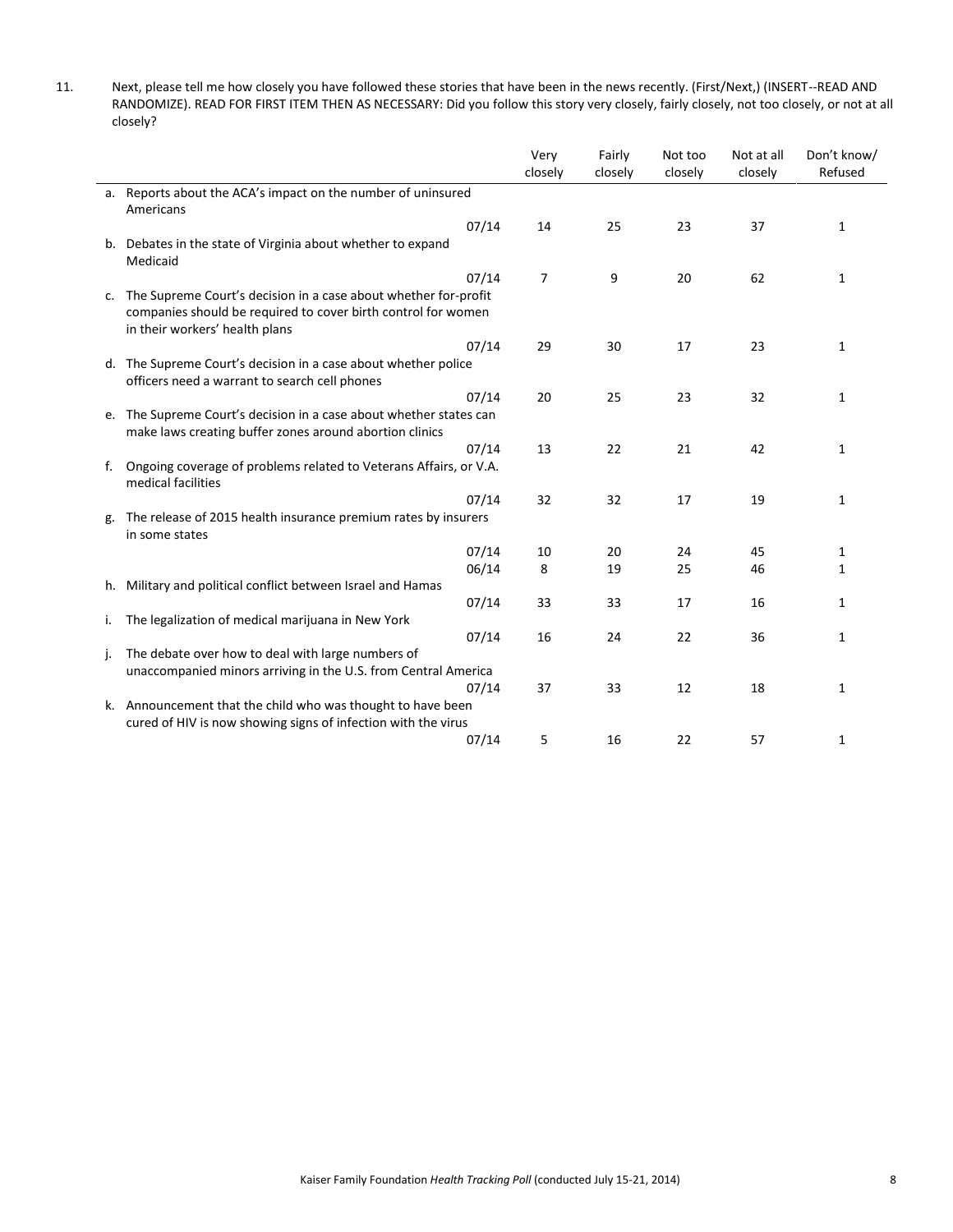| During the past 30 days, did you see or hear any ads or commercials (INSERT AND RANDOMIZE, ask items a and b first in random order, |
|-------------------------------------------------------------------------------------------------------------------------------------|
| then items c, d, and e in random order), or not? [REPEAT STEM EACH TIME]                                                            |

|    |                                                                                                                           |     |    | Don't know/    |
|----|---------------------------------------------------------------------------------------------------------------------------|-----|----|----------------|
|    |                                                                                                                           | Yes | No | Refused        |
|    | a. From an insurance company attempting to sell health insurance                                                          |     |    |                |
|    | 07/14                                                                                                                     | 42  | 57 | 1              |
|    | 04/14                                                                                                                     | 46  | 53 | 1              |
|    | 03/14                                                                                                                     | 46  | 53 | 1              |
|    | 02/14                                                                                                                     | 51  | 48 | 1              |
|    | b. That provided information about how to get health insurance under<br>the health care law                               |     |    |                |
|    | 07/14                                                                                                                     | 35  | 64 | 1              |
|    | 04/14                                                                                                                     | 55  | 44 | 1              |
|    | 03/14                                                                                                                     | 58  | 42 | $\ast$         |
|    | 02/14                                                                                                                     | 59  | 41 | 1              |
| c. | That were in support of the health care law                                                                               |     |    |                |
|    | 07/14                                                                                                                     | 27  | 71 | $\overline{2}$ |
|    | 04/14                                                                                                                     | 43  | 55 | 2              |
|    | 03/14                                                                                                                     | 41  | 58 | 1              |
|    | 02/14                                                                                                                     | 41  | 57 | 1              |
|    | d. That were opposed to the health care law                                                                               |     |    |                |
|    | 07/14                                                                                                                     | 34  | 65 | 1              |
|    | 04/14                                                                                                                     | 43  | 56 | 1              |
|    | 03/14                                                                                                                     | 37  | 62 | 1              |
|    | 02/14                                                                                                                     | 43  | 56 | 1              |
|    | e. Trying to influence your vote for a particular political candidate<br>because of their position on the health care law |     |    |                |
|    | 07/14                                                                                                                     | 34  | 65 | *              |
|    | 04/14                                                                                                                     | 35  | 64 | 1              |
|    | 03/14                                                                                                                     | 30  | 69 | 1              |
|    | 02/14                                                                                                                     | 29  | 70 | 1              |

13. In the past 30 days, would you say you have seen (more ads in support of the health care law), (more ads opposed to the health care law) or about equal numbers of both (ROTATE ITEMS IN PARENTHESES)?

*Based on those who saw ads in support of or opposed to health care law, or ads that tried to influence vote*

|                                            | 07/14     | 04/14     | 03/14   | 02/14     |
|--------------------------------------------|-----------|-----------|---------|-----------|
| More ads in support of the health care law | 14        | 23        | 27      |           |
| More ads opposed to the health care law    | 37        | 29        | 27      | 33        |
| About equal numbers of both                | 46        | 45        | 42      | 43        |
| Don't know/Refused                         | 4         | 4         |         |           |
|                                            | $(n=819)$ | $(n=989)$ | (n=936) | $(n=920)$ |

Summary of Q12c, d, e, and Q13 based on total

|                                                                            | 07/14 | 04/14 | 03/14 | 02/14 |
|----------------------------------------------------------------------------|-------|-------|-------|-------|
| Saw ads in support of, ads opposed to, or ads that tried to influence vote | 53    | 64    | 60    | 59    |
| More ads in support of the health care law                                 |       | 15    | 16    | 13    |
| More ads opposed to the health care law                                    | 19    | 18    | 16    | 19    |
| About equal numbers of both                                                | 24    | 28    | 25    | 25    |
| Don't know/Refused                                                         |       |       |       |       |
| Did not see these ads/Don't know                                           | 47    | 36    | 40    |       |
|                                                                            |       |       |       |       |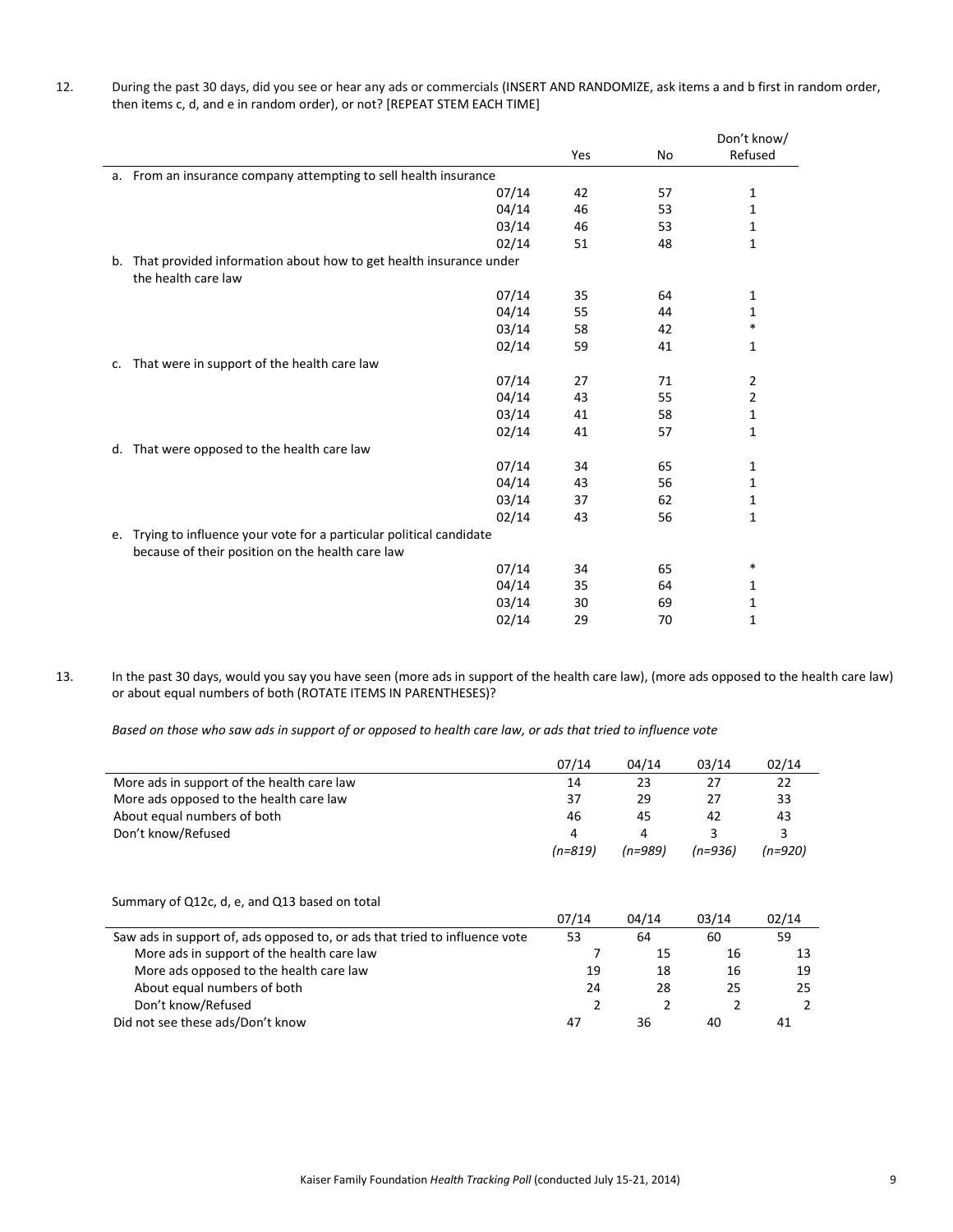14. Thinking about news coverage of the health care law, over the past few months, would you say the amount of news coverage you've seen about the law has (increased), (decreased), or stayed about the same? (ROTATE ITEMS IN PARENTHESES)

|                       | 07/14 |
|-----------------------|-------|
| Increased             | 11    |
| Decreased             | 35    |
| Stayed about the same | 49    |
| Don't know/Refused    |       |

15. How much attention have you been able to pay to the 2014 election campaign--a lot, some, not much or no attention so far?

|                    | 07/14  | 07/14      | 05/14 | 05/14      |
|--------------------|--------|------------|-------|------------|
|                    | Total  | <b>RVs</b> | Total | <b>RVs</b> |
| A lot              | 14     | 17         | 14    | 17         |
| Some               | 29     | 33         | 29    | 32         |
| Not much           | 28     | 26         | 27    | 27         |
| No attention       | 29     | 24         | 29    | 24         |
| Don't know/Refused | $\ast$ | $\ast$     |       |            |

16. In general, do you support or oppose the health care law's requirement that private health insurance plans cover the full cost of birth control?

|                    | 07/14 | 05/14 | 04/14 | $02/12$ <sup>5</sup> |
|--------------------|-------|-------|-------|----------------------|
| Support            | 60    | 58    | 61    | 63                   |
| Oppose             | 33    | 32    | 32    | 33                   |
| Don't know/Refused |       | 10    |       | Д                    |

17. As you may know, last month the Supreme Court announced its decision in a case about whether for-profit companies should be required to cover birth control for women in their workers' health plans. As far as you know, did the Court decide that privately-held for-profit companies (MUST pay for coverage of prescription birth control in their workers' health plans) or that they (may choose NOT to pay for coverage of prescription birth control in their workers' health plans if the company's owner has religious objections)? (ROTATE LANGUAGE IN PARENTHESES)

|                                                                                                                                                                         | 07/14 |
|-------------------------------------------------------------------------------------------------------------------------------------------------------------------------|-------|
| For-profit companies must pay for coverage of prescription birth control in their workers' health plans                                                                 |       |
| For-profit companies may choose not to pay for coverage of prescription birth control in their workers' health plans if the<br>company's owner has religious objections | 53    |
| Don't know/Refused                                                                                                                                                      |       |

18. [READ IF Q17=1,9: Though not everyone has had a chance to hear about it]/[READ IF Q17=2: As you noted], the Supreme Court decided that privately-held for-profit companies may choose NOT to pay for coverage of prescription birth control in their workers' health plans if the company's owner has religious objections. Do you approve or disapprove of the Court's decision in this case?

|                    | 07/14 |
|--------------------|-------|
| Approve            | 47    |
| Disapprove         | 49    |
| Don't know/Refused | Δ     |

<sup>-&</sup>lt;br>5 Trend wording was "In general, do you support or oppose the new federal requirement that private health insurance plans cover the cost of birth control?".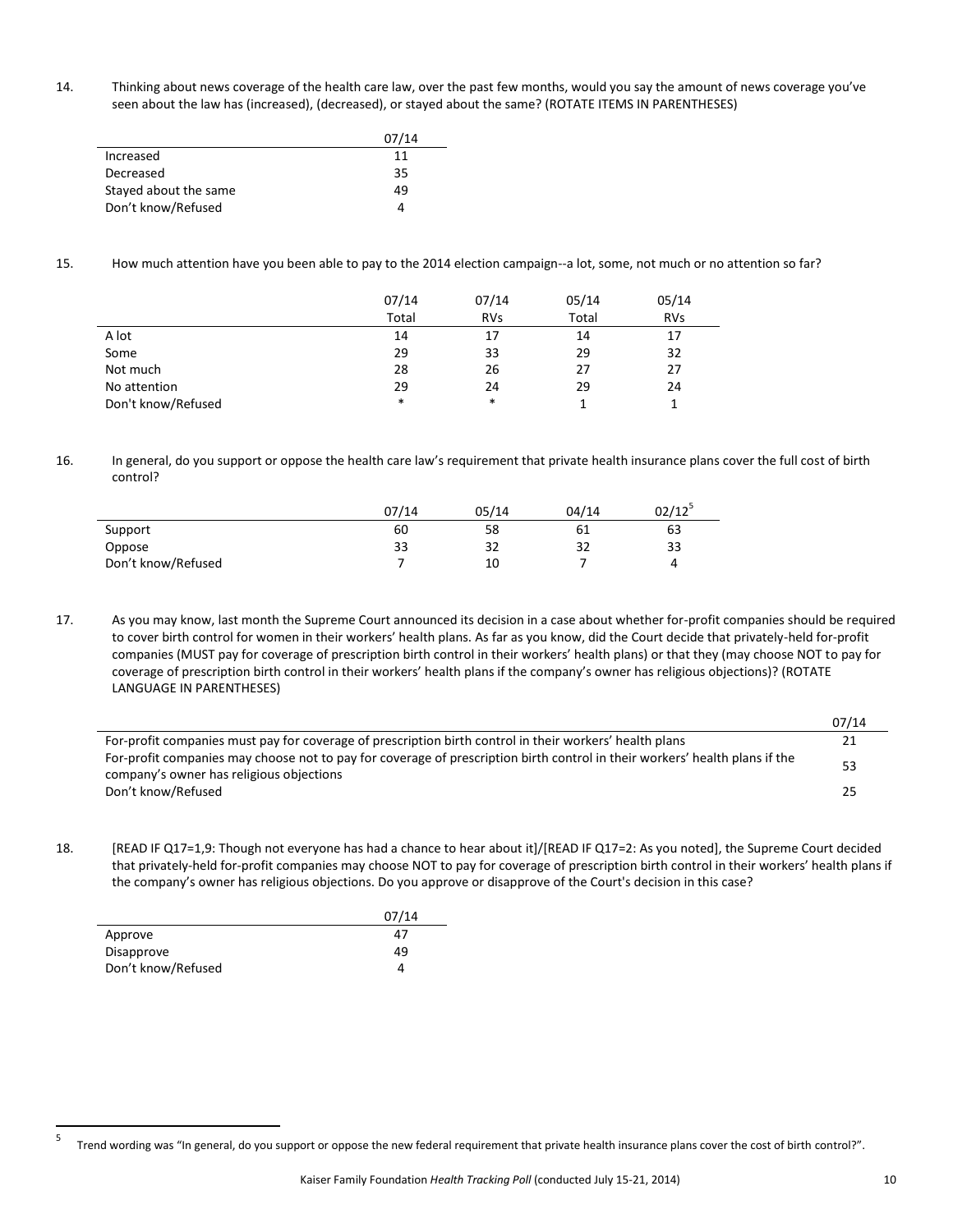19. Overall, how would you say you feel about the Court's decision? Would you say you feel (ROTATE ORDER 1-4,4-1)?

|                                     | 07/14 |
|-------------------------------------|-------|
| Angry                               | 12    |
| Disappointed but not angry (or)     | 35    |
| Satisfied but not enthusiastic (or) | 35    |
| Enthusiastic                        | 11    |
| Some other emotion (VOL.)           | っ     |
| Don't care                          |       |
| Don't know/Refused                  | 3     |

20 Does this decision by the Supreme Court make you (more) likely to vote this November than you otherwise would have been, (less) likely to vote than you otherwise would have been, or does it not really change your plans for voting? (ROTATE WORDS IN PARENTHESES)

|                                                               | 07/14 | 07/14      |
|---------------------------------------------------------------|-------|------------|
|                                                               | Total | <b>RVs</b> |
| More likely to vote                                           | 11    | 11         |
| Less likely to vote                                           | 3     |            |
| Doesn't really change plans for voting                        | 82    | 85         |
| Don't vote, not registered to vote, don't plan to vote (VOL.) |       |            |
| Don't know/Refused                                            |       |            |

21. Do you think the Supreme Court's decision in this case is related to the 2010 health care law, also known as the Affordable Care Act and sometimes referred to as Obamacare, or is it not related to the health care law?

|                                                | 07/14 |
|------------------------------------------------|-------|
| Decision is related to the health care law     | 56    |
| Decision is not related to the health care law | 34    |
| Don't know/Refused                             | q     |

22. Do you see the Court's decision as a major setback for the health care law, a minor setback, or not a setback for the health care law?

*Based on related to health care law (n=872)*

|                    | 07/14 |
|--------------------|-------|
| Major setback      | 21    |
| Minor setback      | 45    |
| Not a setback      | 31    |
| Don't know/Refused | ર     |

### Summary of Q21 and Q22 based on total

|                                                | 07/14 |    |
|------------------------------------------------|-------|----|
| Decision is related to the health care law     | 56    |    |
| Major setback                                  |       | 12 |
| Minor setback                                  |       | 25 |
| Not a setback                                  |       | 18 |
| Don't know/Refused                             |       |    |
| Decision is not related to the health care law | 34    |    |
| Don't know/Refused                             | q     |    |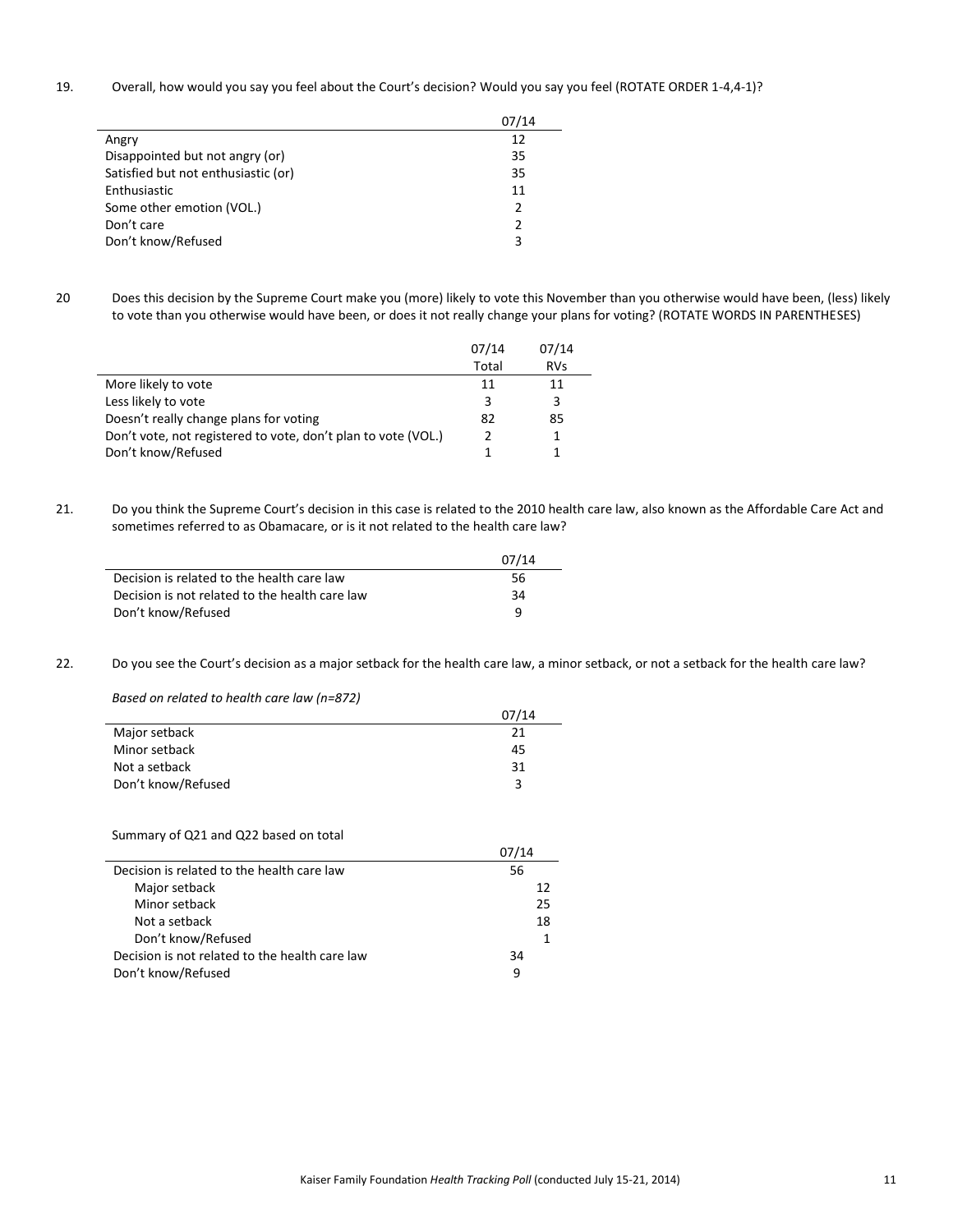23. How big of a role do you think each of the following played in the Supreme Court's decision in the case about whether for-profit companies should be required to cover birth control in their workers' health plans? What about (INSERT FIRST ITEM, RANDOMIZE)? Do you think this played a major role, a minor role, or no role at all in the Justices' decision on this case? READ FOR SUBSEQUENT ITEMS: What about (INSERT NEXT ITEM, RANDOMIZE)? [READ AS NECESSARY: Did this play a major role, a minor role, or no role at all in the Supreme Court Justices' decision in the case about whether for-profit companies should be required to cover birth control?]

|    |                                                                            | Major        | Minor | No   | Don't know/ |
|----|----------------------------------------------------------------------------|--------------|-------|------|-------------|
|    |                                                                            | role<br>role |       | role | Refused     |
|    | a. The Justices' personal liberal or conservative views                    |              |       |      |             |
|    | 07/14                                                                      | 46           | 31    | 17   | 6           |
|    | b. The Justices' analysis and interpretation of the law                    |              |       |      |             |
|    | 07/14                                                                      | 46           | 29    | 16   | 9           |
| C. | Whether a Justice was appointed by a Republican or Democratic<br>president |              |       |      |             |
|    | 07/14                                                                      | 38           | 30    | 25   | 7           |
| d. | The views of average Americans                                             |              |       |      |             |
|    | 07/14                                                                      | 24           | 39    | 32   | 6           |
|    | e. The Justices' gender                                                    |              |       |      |             |
|    | 07/14                                                                      | 31           | 31    | 32   | 6           |
|    | The Justices' own religious views                                          |              |       |      |             |
|    | 07/14                                                                      | 39           | 29    | 26   | 6           |

## 24. Which of these do you think played the MOST important role in the Justices' decision on this case? (READ ITEMS RATED AS "MAJOR"IN SAME ORDER)

Summary Q23 and Q24 based on total, includes those who rated only one item as "major"

|                                                                         | 07/14          |
|-------------------------------------------------------------------------|----------------|
| The Justices' analysis and interpretation of the law                    | 22             |
| The Justices' personal liberal or conservative views                    | 17             |
| The Justices' own religious views                                       | 13             |
| Whether a Justice was appointed by a Republican or Democratic president | 12             |
| The views of average Americans                                          | 8              |
| The Justices' gender                                                    | 6              |
| None of these/Some other factor (VOL.)                                  | $\mathbf{1}$   |
| None played a major role                                                | 19             |
| Don't know/Refused                                                      | $\mathfrak{p}$ |

25. Do you think the Supreme Court's decision in this case will make it more difficult for women to obtain prescription birth control, or not?

|                                                                             | 07/14 |
|-----------------------------------------------------------------------------|-------|
| Yes, decision will make it more difficult for women to obtain birth control | 45.   |
| No, will not make it more difficult for women to obtain birth control       | 50    |
| Don't know/Refused                                                          |       |

26. If a woman works for a company whose employer does not pay for coverage of prescription birth control because of religious objections, whose responsibility do you think it should be to pay for this coverage? (READ AND RANDOMIZE RESPONSE OPTIONS)

|                                   | 07/14 |
|-----------------------------------|-------|
| The government (or)               | 14    |
| The insurance company (or)        | 36    |
| The woman herself (or)            | 47    |
| None of these/someone else (VOL.) |       |
| Don't know/Refused                |       |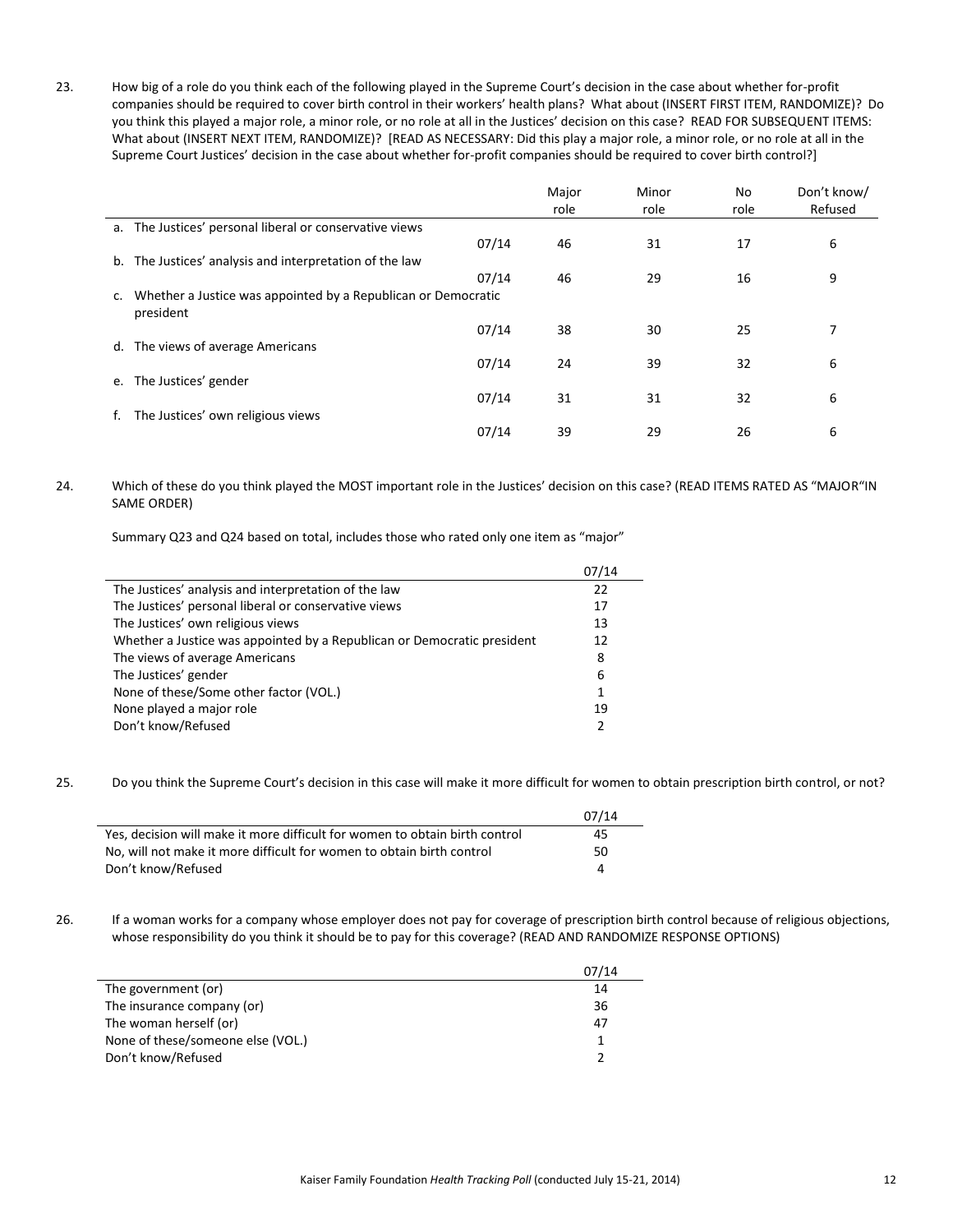27. How likely do you think it is that employers will use the Court's decision in this case to attempt to deny their workers coverage for other types of health care services, such as vaccinations or blood transfusions, on religious grounds? (READ RESPONSE OPTIONS)

|                    | 07/14 |
|--------------------|-------|
| Very likely        | 32    |
| Somewhat likely    | 26    |
| Not too likely     | 19    |
| Not at all likely  | 20    |
| Don't know/Refused |       |

### Q28-32 HELD FOR LATER RELEASE

 $\overline{\phantom{a}}$ 

READ TO ALL: Finally, I have just a few questions we will use to describe the people who took part in our survey…

#### D5. What is your age? (RECORD EXACT AGE AS TWO-DIGIT CODE.)

D6. (ASK IF DON'T KNOW OR REFUSED AGE) Could you please tell me if you are between the ages of (READ LIST)…?

|                    | 07/14  |
|--------------------|--------|
| 18-29              | 22     |
| 30-49              | 33     |
| 50-64              | 27     |
| 65 and older       | 17     |
| Don't know/Refused | $\ast$ |

D4. Are you, yourself, now covered by any form of health insurance or health plan or do you not have health insurance at this time? (READ IF NECESSARY: A health plan would include any private insurance plan through your employer or a plan that you purchased yourself, as well as a government program like Medicare or [Medicaid/Medi-CAL])?

|                                 | 07/14 |
|---------------------------------|-------|
| Covered by health insurance     | 85    |
| Not covered by health insurance | 14    |
| Don't know/Refused              | *     |

D4a. Which of the following is your MAIN source of health insurance coverage? Is it a plan through your employer, a plan through your spouse's employer, a plan you purchased yourself either from an insurance company or a state or federal marketplace, are you covered by Medicare or (Medicaid/[INSERT STATE-SPECIFIC MEDICAID NAME]), or do you get your health insurance from somewhere else?

*Based on those who are insured (n=1,351)*

|                                                | 07/14 |
|------------------------------------------------|-------|
| Plan through your employer                     | 34    |
| Plan through your spouse's employer            | 15    |
| Plan you purchased yourself                    | 11    |
| Medicare                                       | 19    |
| Medicaid/[STATE-SPECIFIC MEDICAID NAME]        | 11    |
| Somewhere else                                 | 4     |
| Plan through your parents/mother/father (VOL.) | 6     |
| Don't know/Refused                             | 1     |
|                                                |       |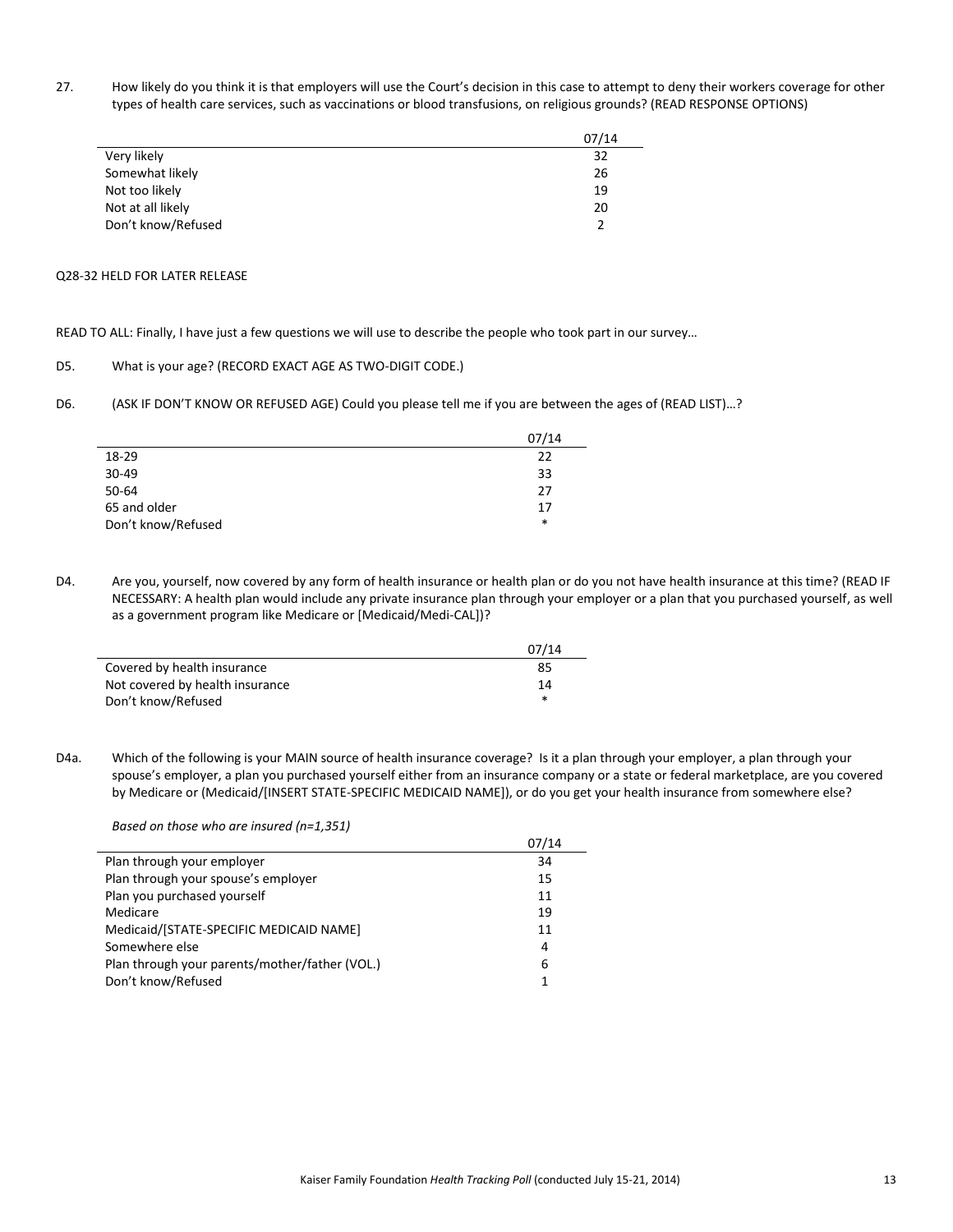33. Did you purchase your plan directly from an insurance company, from the marketplace known as healthcare.gov (or [INSERT STATE-SPECIFIC MARKETPLACE NAME]), or through an insurance agent or broker?

*Based on those ages 18-64 who purchased own insurance plan (n=119)*

|                                                 | 07/14 |
|-------------------------------------------------|-------|
| Directly from an insurance company              | 26    |
| From healthcare.gov or [STATE MARKETPLACE NAME] | 26    |
| Through an insurance agent or broker            | 36    |
| Somewhere else (VOL.)                           | 5     |
| Don't know/Refused                              |       |

34. Do you know if the plan you purchased through a broker was a plan from the state or federal health insurance marketplace known as healthcare.gov (or [INSERT STATE-SPECIFIC MARKETPLACE NAME]), or was it a plan purchased directly from an insurance company and not through an exchange or marketplace?

*Based on purchased through an agent or broker (sample size insufficient to report)*

Summary D4, D4a, Q33, and Q34 based on those ages 18-64 (n=1,072)

|                                                    | 07/14  |
|----------------------------------------------------|--------|
| Covered by health insurance                        | 83     |
| Employer                                           | 34     |
| Spouse's employer                                  | 14     |
| Self-purchased plan                                | 10     |
| Directly from an insurance company                 | 2      |
| From healthcare.gov or [STATE MARKETPLACE NAME]    | 3      |
| Through an insurance agent or broker               | 3      |
| Plan purchased from a state or federal marketplace | $\ast$ |
| Plan purchased directly from an insurance company  | 3      |
| Don't know/Refused                                 | $\ast$ |
| Somewhere else (VOL.)                              | *      |
| Don't know/Refused                                 | 1      |
| Medicare                                           | 5      |
| Medicaid/State-specific Medicaid name              | 10     |
| Somewhere else                                     | 3      |
| Plan through parents/mother/father (VOL.)          | 6      |
| Don't know/Refused                                 | 1      |
| Not covered by health insurance                    | 17     |
| Don't know/Refused                                 | *      |

35. In general, the term "pre-existing condition" is used by insurance companies to describe an illness or medical condition that a person had before they began looking for insurance. For example, if you were looking to buy health insurance but had a history of asthma, diabetes or high blood pressure, those would be considered pre-existing conditions, along with illnesses such as cancer. Given that definition, would you say that you or someone else in your household would be considered to have a "pre-existing condition" of some sort, or not?

|     | Yes, someone in household has pre-existing condition<br>No, no one in household has pre-existing condition<br>Don't know/Refused | 53<br>45 |
|-----|----------------------------------------------------------------------------------------------------------------------------------|----------|
| D1. | Record respondent's sex                                                                                                          |          |
|     | Male                                                                                                                             |          |

Female 51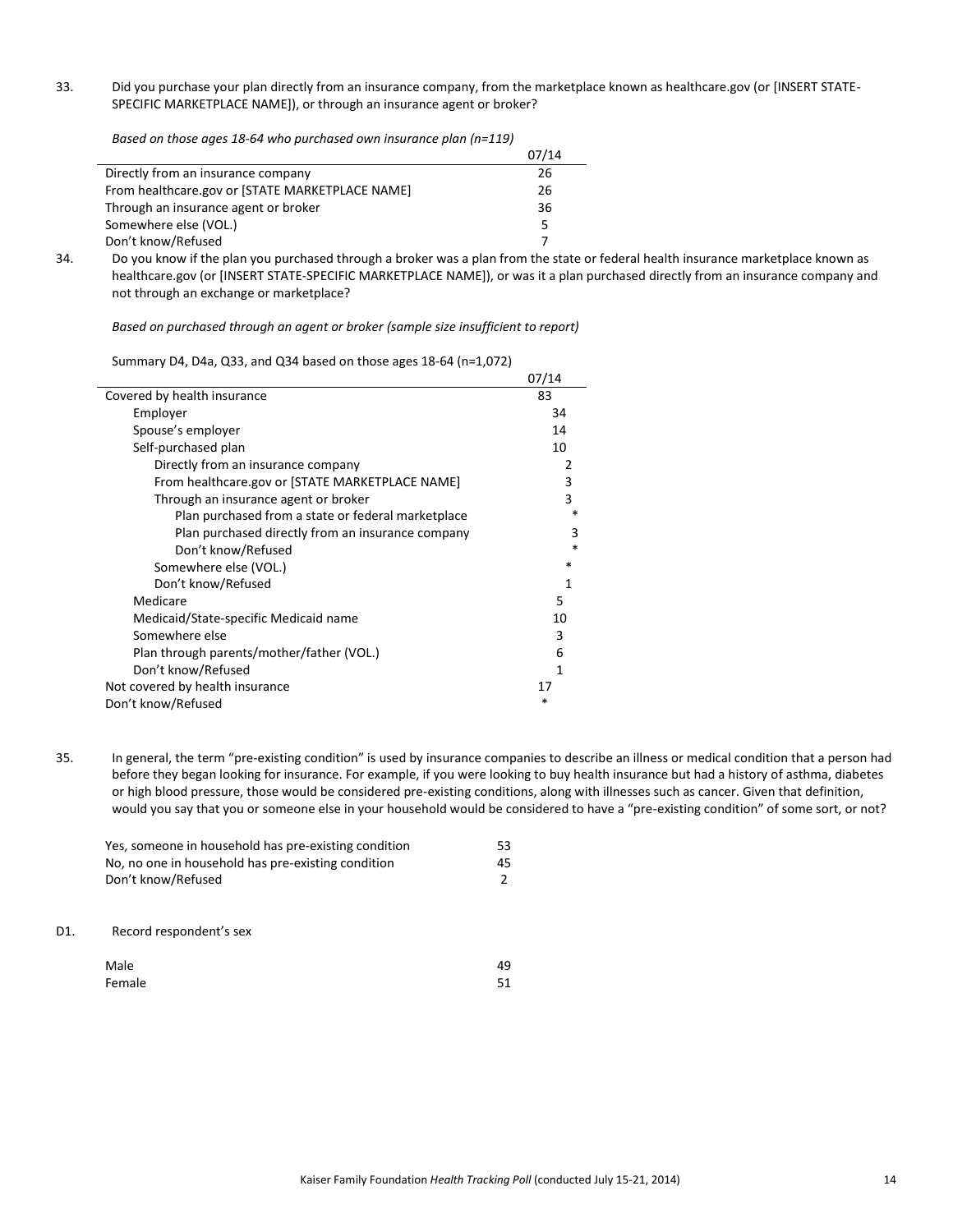D2. In general, would you say your health is excellent, very good, good, only fair, or poor?

| Excellent          | 22  |
|--------------------|-----|
| Very good          | 30  |
| Good               | 31  |
| Only fair          | 14  |
| Poor               | 3   |
| Don't know/Refused | $*$ |

D2b. Are you currently married, living with a partner, widowed, divorced, separated, or have you never been married?

| Married               | 51 |
|-----------------------|----|
| Living with a partner |    |
| Widowed               |    |
| <b>Divorced</b>       | 10 |
| Separated             | ર  |
| Never been married    | 22 |
| Don't know/Refused    |    |

D3. What best describes your employment situation today? (READ IN ORDER)

| Employed full-time                          | 44 |
|---------------------------------------------|----|
| Employed part-time                          | 12 |
| Unemployed and currently seeking employment | 6  |
| Unemployed and not seeking employment       | 3  |
| A student                                   | 6  |
| Retired                                     | 16 |
| On disability and can't work                | 6  |
| Or, a homemaker or stay at home parent?     |    |
| Don't know/Refused                          |    |

D8. In politics today, do you consider yourself a [ROTATE: Republican, Democrat/Democrat, Republican], an Independent, or what?

| 23 |
|----|
| 32 |
| 34 |
|    |
|    |
|    |

D8a. Do you LEAN more towards the [ROTATE: Republican Party or the Democratic Party/Democratic Party or the Republican Party]? (ROTATE OPTIONS IN SAME ORDER AS D8)

| Summary D8 and D8a based on total |    |
|-----------------------------------|----|
| Republican/Lean Republican        | 38 |
| Democrat/Lean Democratic          | 46 |
| Other/Don't lean/Don't know       | 16 |
|                                   |    |
| Five-Point Party ID               |    |
| Democrat                          | 32 |
| Independent Lean Democratic       | 14 |
| Independent/Don't lean            | 16 |
| Independent Lean Republican       | 15 |
| Republican                        | 23 |
| Undesignated                      | 1  |
|                                   |    |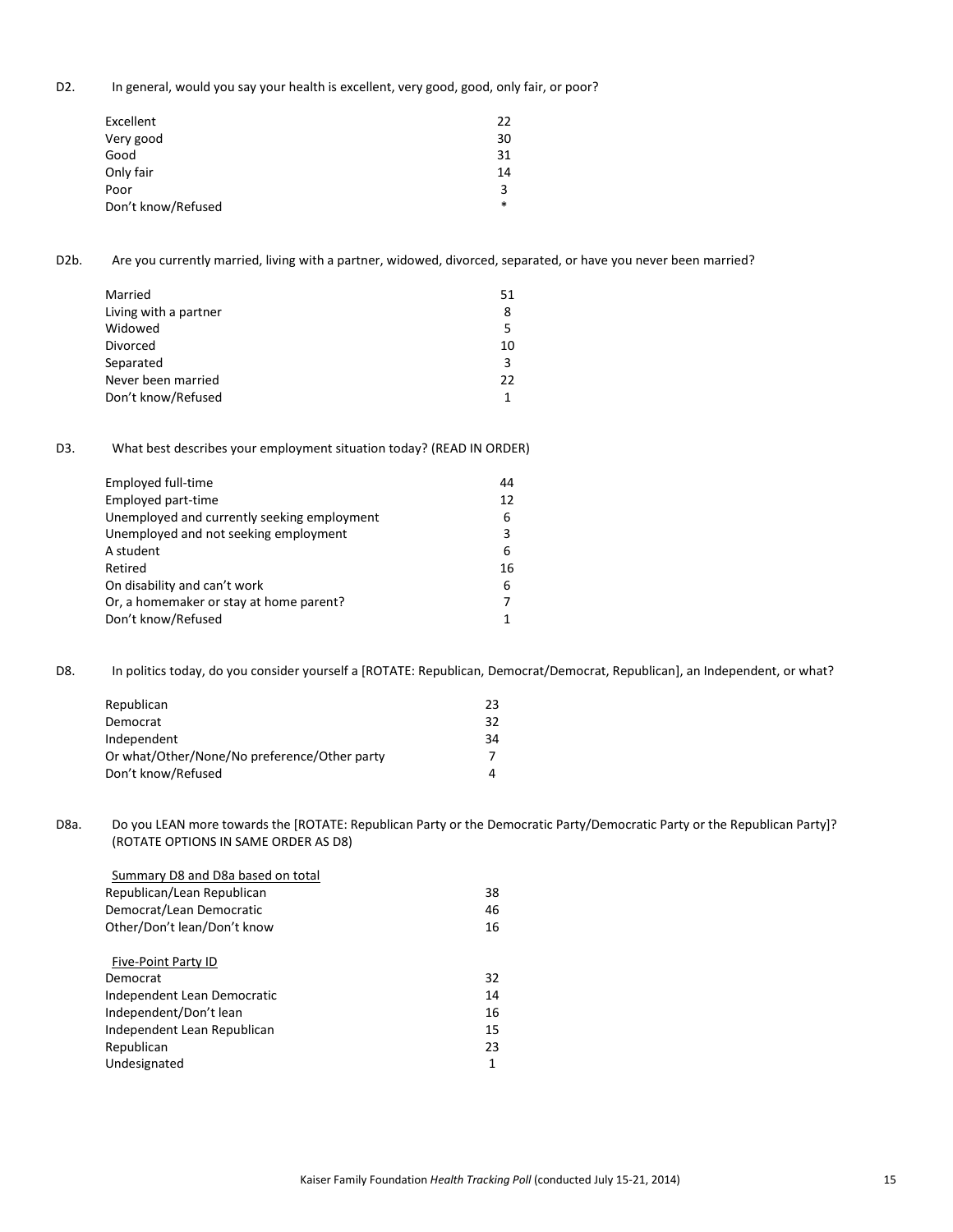D8b. Would you say your views in most political matters are liberal, moderate or conservative?

| Liberal            | 24 |
|--------------------|----|
| Moderate           | 35 |
| Conservative       | 36 |
| Don't know/Refused |    |

D8c Do you consider yourself to be a supporter of the Tea Party movement, or not?

| Yes, supporter of Tea Party movement      | 21 |
|-------------------------------------------|----|
| No, not a supporter of Tea Party movement | 69 |
| Don't know/Refused                        | 10 |

D9. Are you registered to vote at your present address, or not?

| 76 |
|----|
| 23 |
| *  |
|    |

D10. I'd like you to rate the chances that you will vote in the congressional election in November: Are you absolutely certain to vote, will you probably vote, are the chances 50-50, or less than that?

*Based on registered voters (n=1,241)*

| 68 |
|----|
| 16 |
| 10 |
| 4  |
|    |
|    |
|    |
|    |

36. Some people think of themselves as evangelical or born again Christians. Do you ever think of yourself in either of these ways?

| Yes                | 30 |
|--------------------|----|
| No                 | 68 |
| Don't know/Refused |    |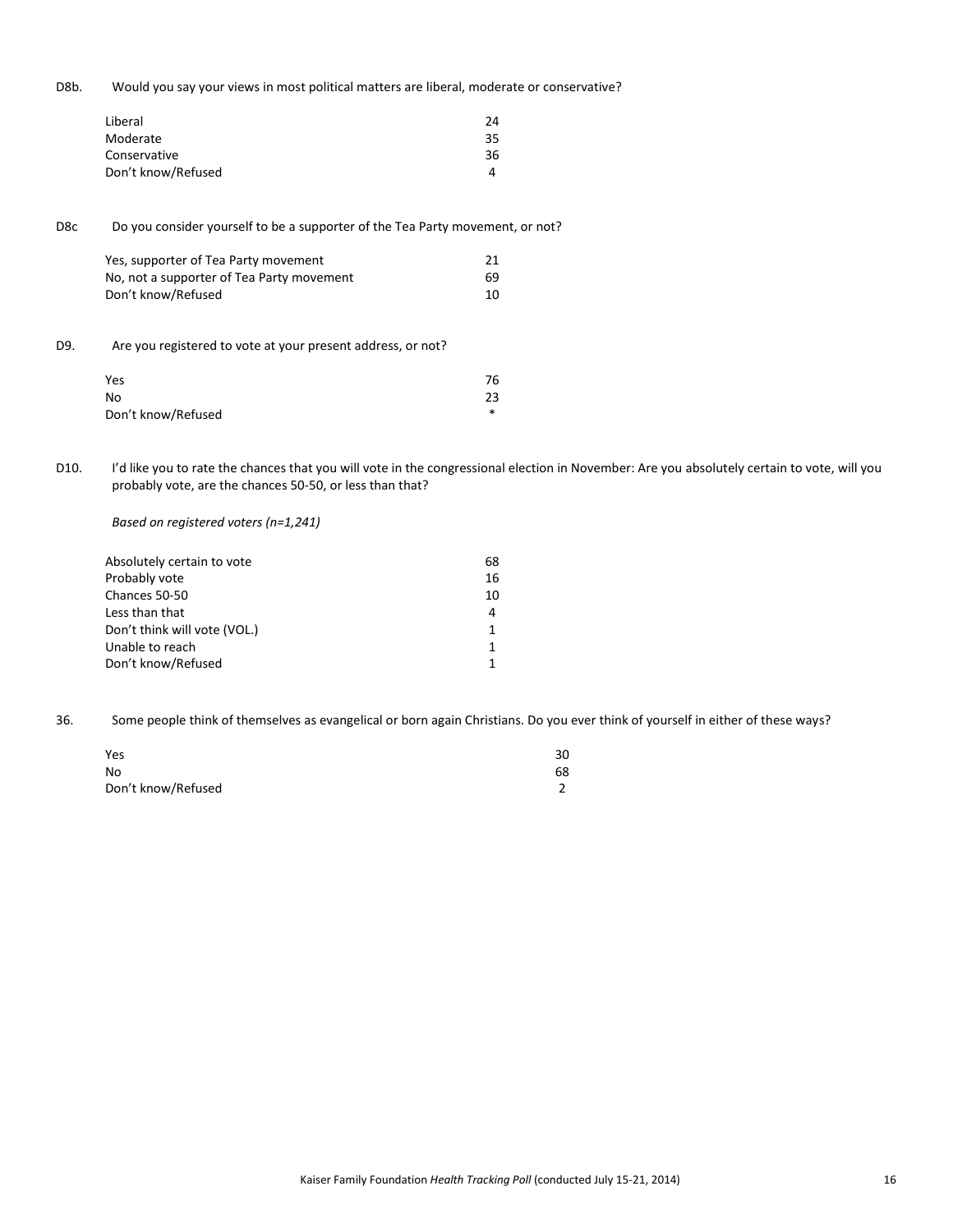37. What is your religious preference today? (DO NOT READ LIST)

| <b>Baptist</b>                                                  | 12 |
|-----------------------------------------------------------------|----|
| Catholic/Roman Catholic                                         | 20 |
| Christian/Non-Denominational Christian                          | 25 |
| Episcopalian                                                    | 1  |
| Evangelical                                                     | 1  |
| Jehovah's Witness                                               | 1  |
| Jewish/Judaism                                                  | 2  |
| Lutheran                                                        | 3  |
| Methodist/Wesleyan                                              | 3  |
| Mormon/Church of Jesus Christ of Latter-Day Saints              | 2  |
| Muslim/Islamic                                                  | 1  |
| Orthodox (Eastern, Greek, Russian, Armenian, etc.)              | 1  |
| Pentecostal                                                     | 1  |
| Presbyterian                                                    | 1  |
| Protestant                                                      | 3  |
| Seventh Day Adventist                                           | *  |
| Church of Christ                                                | *  |
| Reformed Church in America (Dutch, German, Scandinavians, etc.) | *  |
| Unitarian/Universalist                                          | *  |
| <b>Buddhist</b>                                                 | 1  |
| Hindu                                                           | 1  |
| Other                                                           | 2  |
| No Religion/Atheist/Agnostic                                    | 18 |
| Don't know/Refused                                              | 3  |

### 38. How often do you attend religious services? (READ)

*Based on those who have a religious preference (n=1,263)*

| More than once a week | 14  |
|-----------------------|-----|
| Once a week           | 28  |
| A few times a month   | 19  |
| A few times a year OR | 26. |
| Never                 | 11  |
| Don't know/Refused    |     |
|                       |     |

#### D11. What is the highest level of school you have completed or the highest degree you have received? (DO NOT READ)

| Less than high school (Grades 1-8 or no formal schooling)                                 | 4      |
|-------------------------------------------------------------------------------------------|--------|
| High school incomplete (Grades 9-11 or Grade 12 with NO diploma)                          | 4      |
| High school graduate (Grade 12 with diploma or GED certificate)                           | 32     |
| Some college, no degree (includes some community college)                                 | 19     |
| Two year associate degree from a college/university                                       | 12     |
| Four year college or university degree/Bachelor's degree                                  | 16     |
| Some postgraduate or professional schooling, no postgraduate degree                       | 1      |
| Postgraduate or professional degree, including master's, doctorate, medical or law degree | 11     |
| Don't know/Refused (VOL.)                                                                 | $\ast$ |
|                                                                                           |        |

D12. Are you, yourself, of Hispanic or Latino background, such as Mexican, Puerto Rican, Cuban, or some other Spanish background?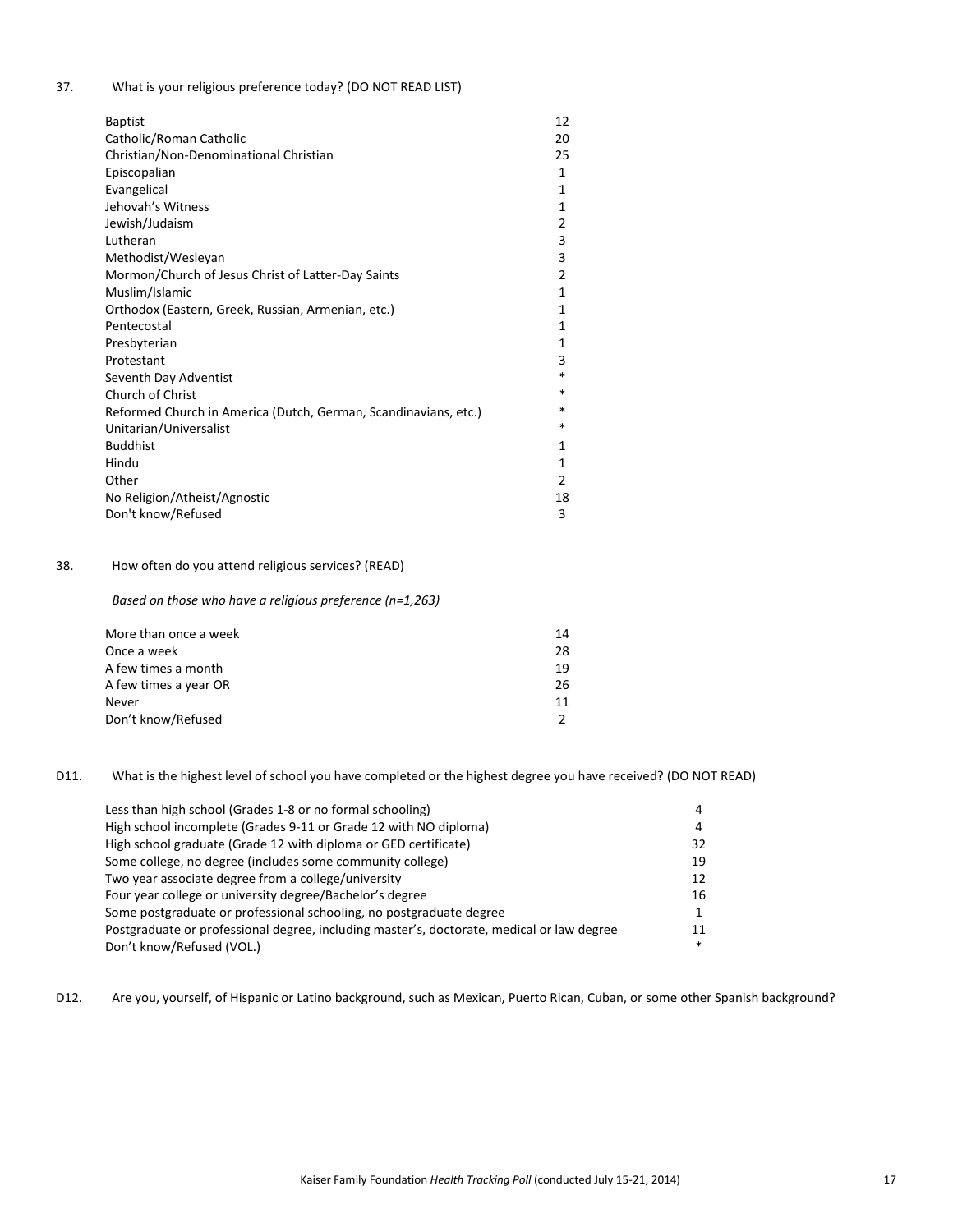D13. What is your race? Are you white, black, Asian or some other race? (IF RESPONDENT SAYS HISPANIC ASK: Do you consider yourself a white Hispanic or a black Hispanic?)

| White, non-Hispanic                     | 65 |
|-----------------------------------------|----|
| Total non-White                         | 34 |
| Black or African-American, non-Hispanic | 12 |
| Hispanic                                | 15 |
| Asian, non-Hispanic                     | 4  |
| Other/Mixed race, non-Hispanic          |    |
| Undesignated                            |    |

D12a. Were you born in the United States, on the island of Puerto Rico, or in another country?

*Based on Hispanics (n=164)*

| U.S.               | 47 |
|--------------------|----|
| Puerto Rico        |    |
| Another country    | 49 |
| Don't know/Refused | -- |

D14. Last year—that is, in 2013—what was your total family income from all sources, before taxes? Just stop me when I get to the right category. (READ)

| Less than \$20,000              | 17 |
|---------------------------------|----|
| \$20,000 to less than \$30,000  | 14 |
| \$30,000 to less than \$40,000  | 11 |
| \$40,000 to less than \$50,000  | 9  |
| \$50,000 to less than \$75,000  | 13 |
| \$75,000 to less than \$90,000  | 9  |
| \$90,000 to less than \$100,000 | 3  |
| \$100,000 or more               | 15 |
| Don't know/Refused              | 10 |
|                                 |    |

Q39-46 HELD FOR LATER RELEASE

END OF INTERVIEW: That's all the questions I have. Thanks for your time.